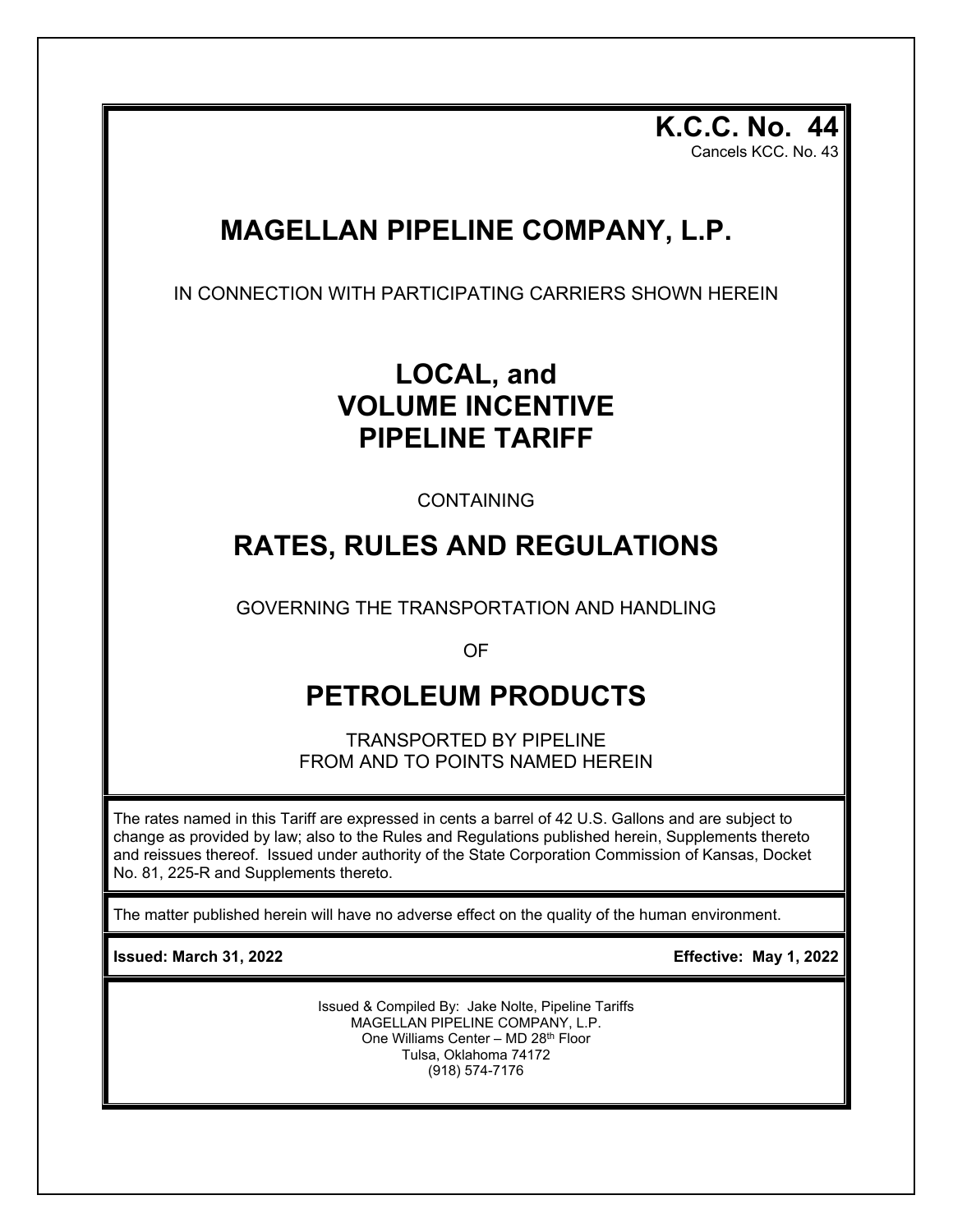### **FORMAT OF TARIFF**

 For information only. The application of this tariff is governed by the rules, regulations, terms, and conditions set forth elsewhere herein and not by this "Format".

 This tariff is divided into four basic parts. The first of these consists of preliminary matter including an alphabetical table of contents.

 The second basic part of the tariff is **SECTION NO. 1, GENERAL RULES AND REGULATIONS**, which contains all generally applicable rules and regulations. Section No. 1 is further subdivided as follows:

#### **Tariff Reissue and Supplementation**

This subsection explains methods of supplementing, canceling, or reissuing tariff matter. It is exceedingly important that all effective supplements to this tariff be referred to for correct interpretation of the tariff.

#### **Commodity Description and Measurement**

This subsection describes commodities to be transported together with methods of measurement defined.

#### **Preshipment Requirements and Procedures**

This subsection sets forth requirements and procedures of which knowledge is essential prior to tendering Petroleum Products for shipment.

#### **Transportation Services and Related Requirements**

This subsection describes the line haul services provided by the Carriers.

#### **Terminaling Services and Related Requirements**

This subsection describes the various terminal services which the Carriers perform and the charges therefore, if any.

#### **Special and Ancillary Services and Related Requirements**

This subsection describes all special or ancillary services offered by the Carriers and the charges therefore, if any.

#### **Liability and Claim Settlement**

The final subsection of Section No. 1 contains items which set forth Carriers' limits of liability and time requirements for filing claims and suits to satisfy legal requirements.

 The third basic part of the tariff is **SECTION NO. 2, LOCAL AND VOLUME INCENTIVE RATES**, which catalogs all rates from applicable Origins to all applicable Destinations.

 Particular note should be made of the application of the rate items for differing Petroleum Products as outlined by various reference marks.

Section No. 2 also contains the Rates, Rules and Regulations, which apply to the Volume Incentive Programs.

 The last basic section of the tariff is **SECTION NO. 3**, which contains an explanation of abbreviations and reference marks found throughout the tariff.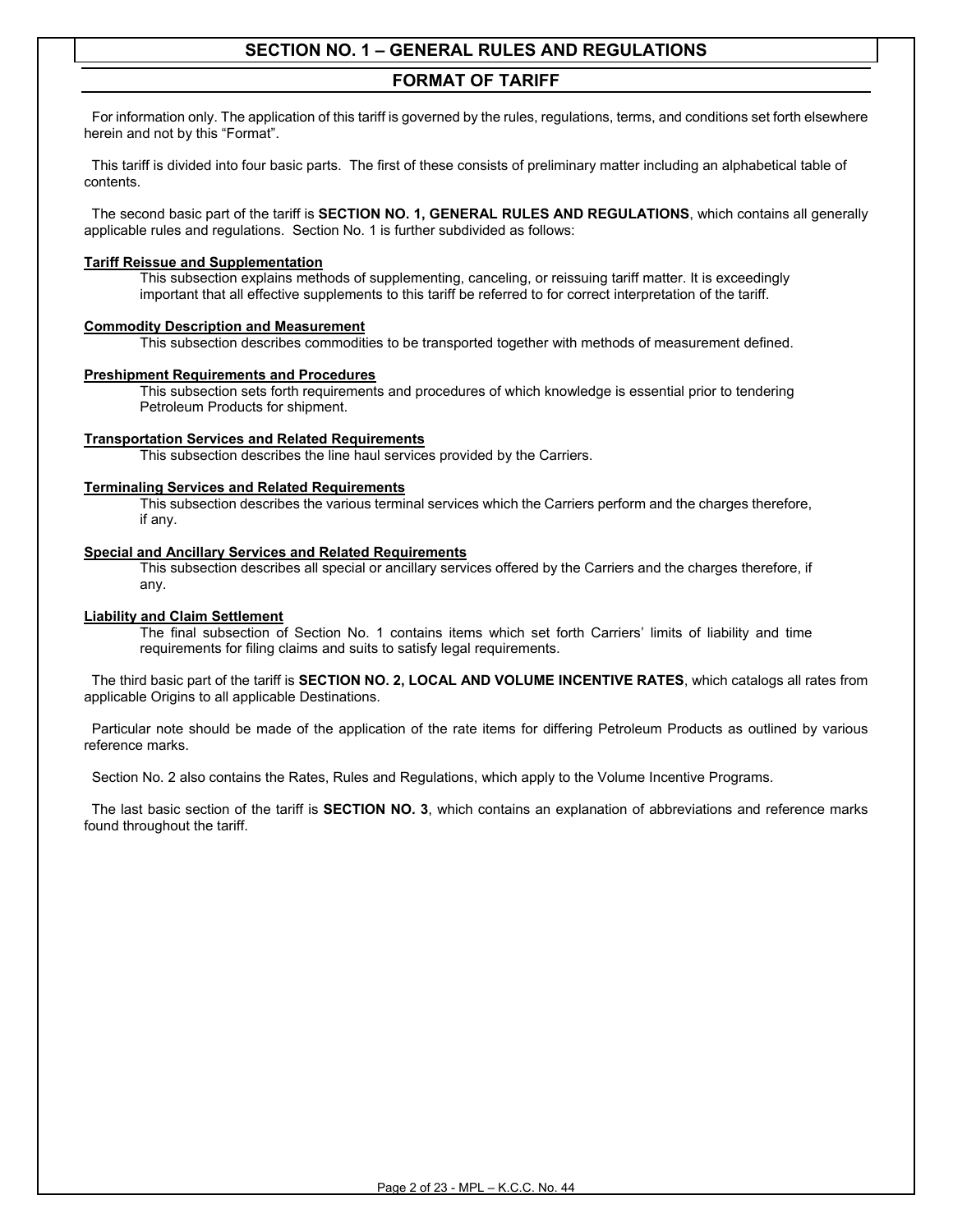| <b>TABLE OF CONTENTS</b>                            |                          |                |  |  |  |  |
|-----------------------------------------------------|--------------------------|----------------|--|--|--|--|
| <b>ITEM NO.</b><br>PAGE NO.<br><b>SUBJECT</b>       |                          |                |  |  |  |  |
| Abbreviations, Explanation of                       | $\overline{\phantom{m}}$ | 23             |  |  |  |  |
| Acceptance Free from Liens and Charges              | 55                       | $\overline{7}$ |  |  |  |  |
| Application of Rates From or To Intermediate Points | 105                      | 10             |  |  |  |  |
| Application of Tariff, General                      |                          | 5              |  |  |  |  |
| Charges for Spill Compensation Acts and Regulations | 150                      | 12             |  |  |  |  |
| Claims: Time for Filing                             | 175                      | 13             |  |  |  |  |
| Commodity                                           | 30                       | 6              |  |  |  |  |
| <b>Communication Facilities</b>                     | 155                      | 12             |  |  |  |  |
| <b>Corrosion Inhibitors</b>                         | 60                       | $\overline{7}$ |  |  |  |  |
| Definitions                                         |                          | 5              |  |  |  |  |
| Delivery to Destination                             | 125                      | 11             |  |  |  |  |
| Demurrage Charges                                   | 135                      | 11             |  |  |  |  |
| Diesel Fuel Minimum Shipment (Note 1)               | 115                      | 11             |  |  |  |  |
| Duty of Carrier                                     | 165                      | 12             |  |  |  |  |
| Facilities Required at Origin and Destination       | 65                       | 8              |  |  |  |  |
| Filtration and Special Testing Service              | 140                      | 11             |  |  |  |  |
| Format of Tariff                                    | $-$                      | $\overline{2}$ |  |  |  |  |
| High RVP Unleaded Gasoline                          | 147                      | 12             |  |  |  |  |
| Identity of Shipment                                | 110                      | 11             |  |  |  |  |
| Liability of Carrier                                | 170                      | 13             |  |  |  |  |
| <b>Local Rates Section</b>                          | 200                      | 14             |  |  |  |  |
| Method of Canceling Items                           | 1                        | $\,6\,$        |  |  |  |  |
| Method of Denoting Reissued Matter in Supplements   | 5                        | $6\phantom{1}$ |  |  |  |  |
| Minimum Consignment                                 | 95                       | 10             |  |  |  |  |
| Minimum Delivery From Carrier's Terminal Facilities | 130                      | 11             |  |  |  |  |
| Minimum Shipment                                    | 90                       | 10             |  |  |  |  |
| <b>MPL Company Terminaling Services</b>             | 120                      | 11             |  |  |  |  |
| Payment of Transportation and Other Charges         | 70                       | 8              |  |  |  |  |
| Petroleum Products Defined                          | 15                       | 6              |  |  |  |  |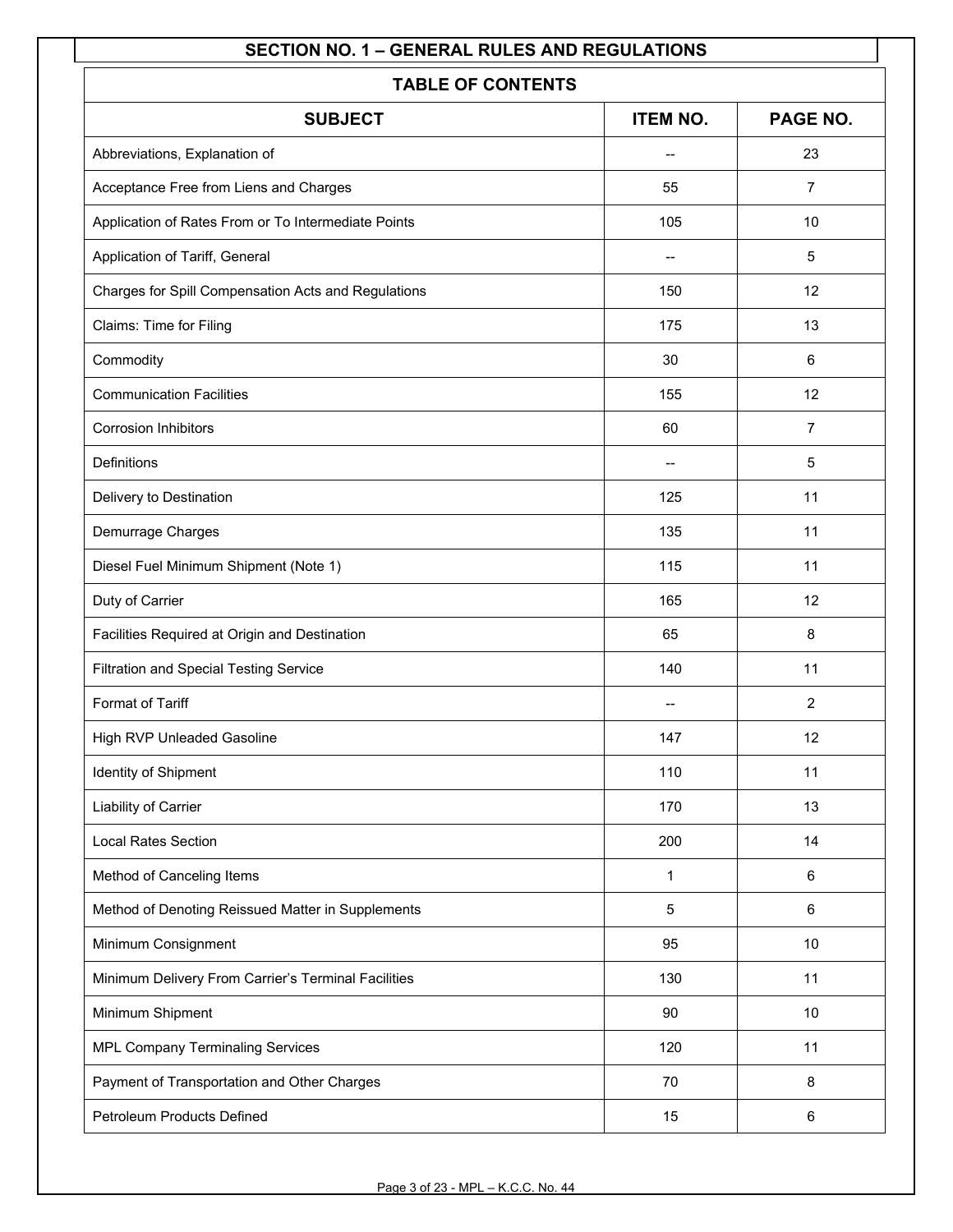| <b>TABLE OF CONTENTS (continued)</b>                          |                 |                |  |  |  |
|---------------------------------------------------------------|-----------------|----------------|--|--|--|
| <b>SUBJECT</b>                                                | <b>ITEM NO.</b> | PAGE NO.       |  |  |  |
| Pipeage Contracts Required                                    | 85              | 9              |  |  |  |
| <b>Products Acceptance Specifications</b>                     | 20              | 6              |  |  |  |
| Proration of Pipeline Capacity                                | 45              | $\overline{7}$ |  |  |  |
| Reconsignment                                                 | 100             | 10             |  |  |  |
| Reference to Items, Notes, Rules, etc.                        | 10              | 6              |  |  |  |
| Reference Marks, Explanation of                               | --              | 23             |  |  |  |
| <b>Scheduling of Shipments</b>                                | 40              | $\overline{7}$ |  |  |  |
| <b>Special Handling Services</b>                              | 145             | 11             |  |  |  |
| <b>Tax Registration</b>                                       | 75              | 9              |  |  |  |
| [N] Temporary Incentive Program and Temporary Incentive Rates | 255-256         | 17             |  |  |  |
| Ten-Year Incentive Program and Incentive Rates                | 265-266         | 18-20          |  |  |  |
| Ten-Year Tiered Incentive Program and Incentive Rates         | 290-292         | $21 - 23$      |  |  |  |
| <b>Testing and Measuring</b>                                  | 35              | 7              |  |  |  |
| [C] Two Year Incentive Program and Incentive Rates            | 250-251         | $15 - 16$      |  |  |  |
| <b>Transmix Handling</b>                                      | 22              | 6              |  |  |  |
| <b>Volume Corrections and Tender Deductions</b>               | 25              | 6              |  |  |  |
| <b>Withdrawals From Carrier's Terminal Facilities</b>         | 80              | 9              |  |  |  |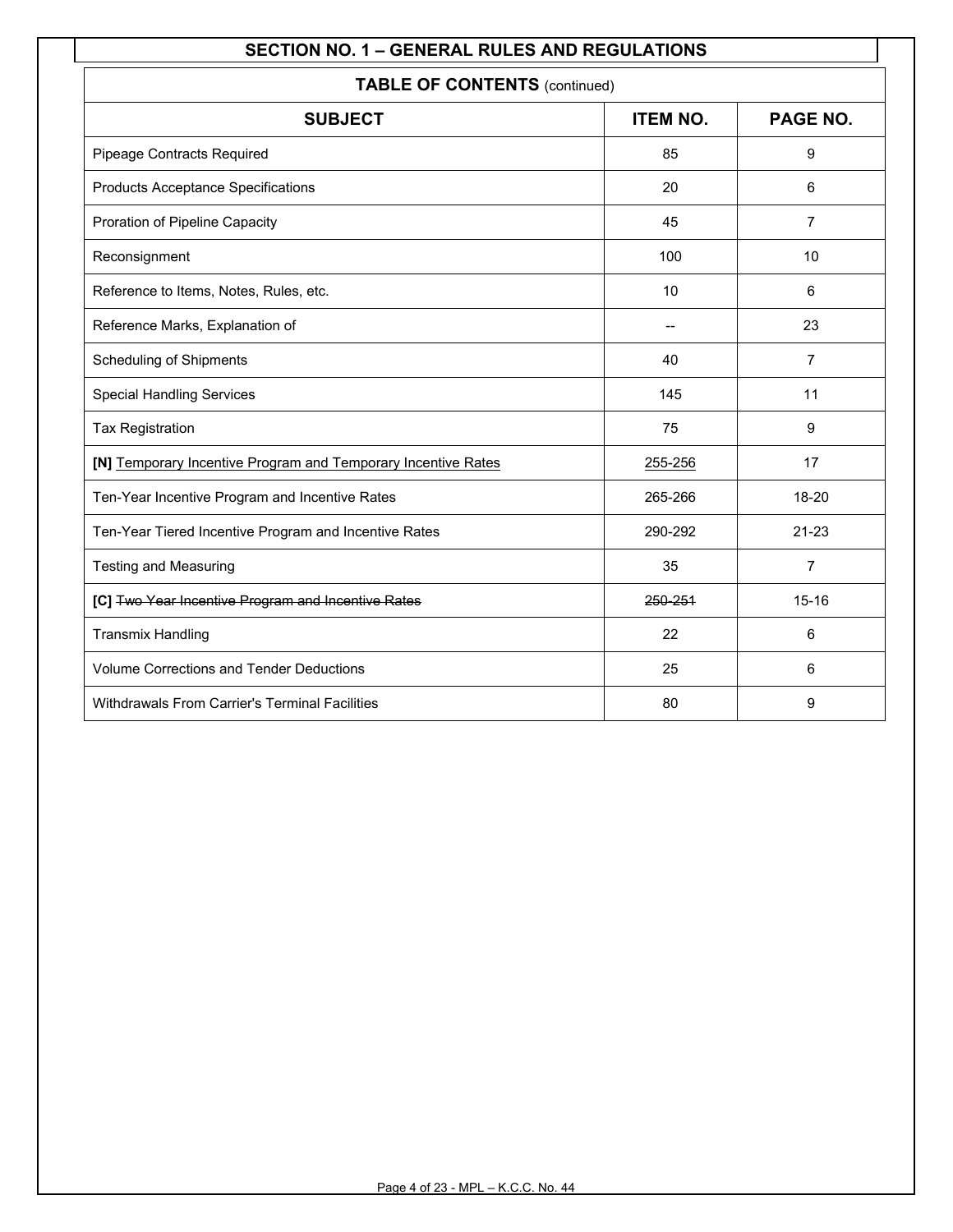### **GENERAL APPLICATION OF TARIFF**

Petroleum Products will be transported, terminaled and/or handled through Carrier's facilities only as provided for in these rules and regulations.

#### **DEFINITIONS**

**"ATLAS"** means Automated Transportation Logistics Activity System. ATLAS is a computerized information system to which all Shippers have access upon request. ATLAS enables Shippers to nominate and release product and to monitor and coordinate the movement of Petroleum Products while on Carrier's system.

**"Barrel**" as used herein shall consist of forty-two (42) United States gallons at sixty (60) degrees Fahrenheit.

**"Carrier**" means and refers to Magellan Pipeline Company, L.P.

**"Consignee"** means and refers to the party having ownership of product transferred to them.

**"Consignor"** means the party, which tendered Petroleum Products to Carrier.

**"Destination**" means the facility at which Carrier delivers Petroleum Products out of Carrier's pipeline.

**"Inventory Owner**" means and refers to the party, either Shipper or Consignee, holding title to product(s) in Carrier's facilities.

**"Minimum Allocation**" means the minimum level of Open Stock Petroleum Product inventory required in order for an Inventory Owner to maintain active withdrawal privileges at Carrier's terminal facilities.

**"Open Stock Petroleum Product**" means the commodity grades of Petroleum Products, as defined by Item 15 that the Carrier transports under Open Stock Status.

**"Open Stock Status"** means that a Shipper may withdraw at a Carrier Destination the same quantity of the Petroleum Product which Carrier is receiving at a Carrier Origin from Shipper on the same day if both Shipper's and Carrier's inventories are sufficient as stated in Item 80.

**"Origin"** means the facility of Carrier at which Carrier receives Petroleum Products into Carrier's pipeline.

**"Origin Release"** means the written commitment of a Consignor to schedule a batch of Petroleum Products into Carrier's facilities.

**"Petroleum Products**" means the commodities more specifically defined in Item 15 and meeting the specifications referenced in Item 20.

**"Shipment Request"** represents a commitment by an established Shipper to receive Petroleum Product from an Origin point into the Carrier's system.

**"Shipper"** means the party who contracts with the Carrier for transportation and/or terminaling of Petroleum Products pursuant to the terms of this tariff.

**"Tender"** means an offer by a Shipper to a Carrier of a stated quantity of Petroleum Products from a specified Origin or Origins to a specified Destination or Destinations pursuant to the terms of this tariff.

"**Transit Time**" means the time a shipment would take to move from Origin to Destination.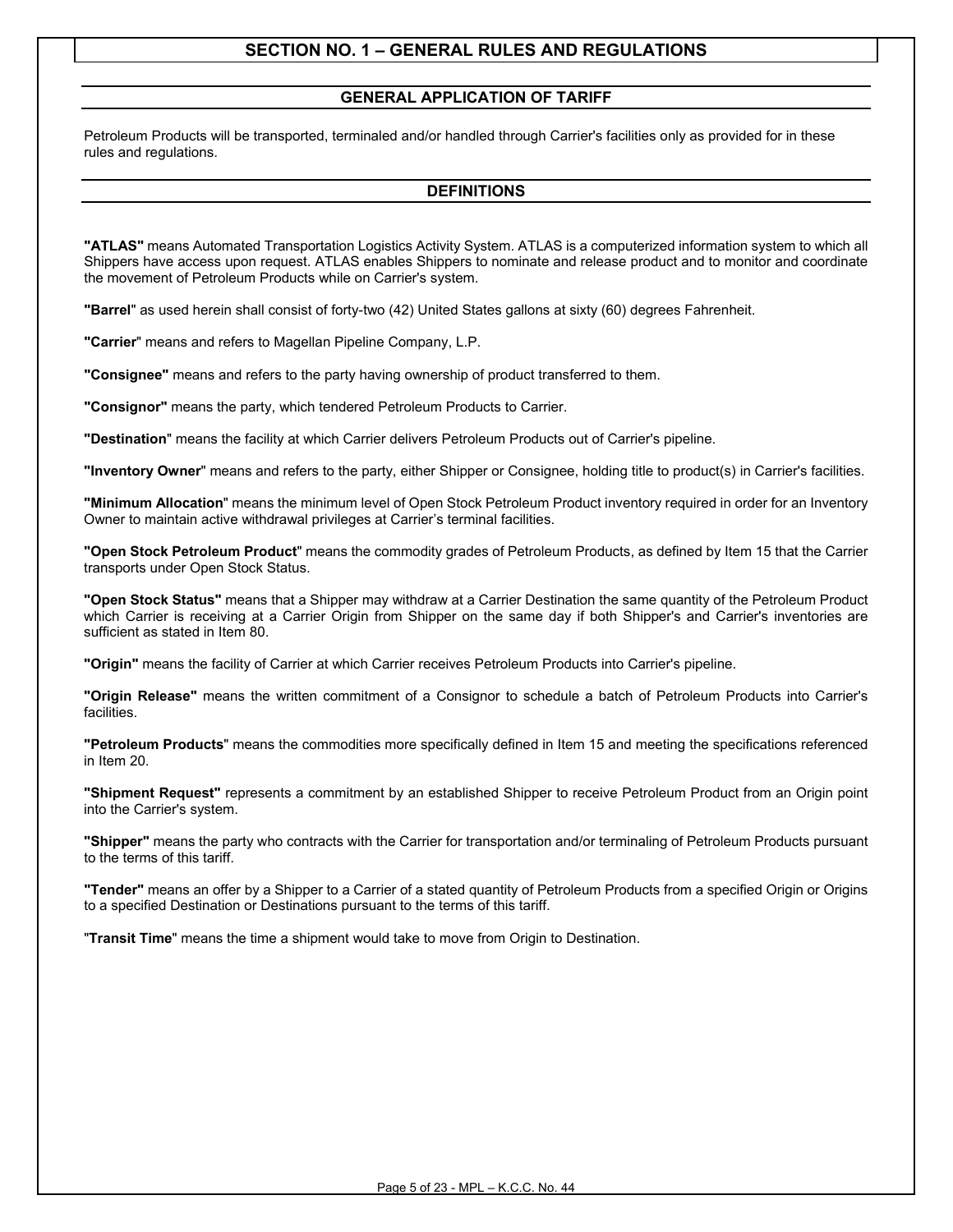### **TARIFF REISSUE AND SUPPLEMENTATION**

#### **ITEM 1 - METHOD OF CANCELING ITEMS**

As this tariff is supplemented, numbered items with letter suffixes cancel corresponding numbered items in the original tariff or in a supplement. Letter suffixes will be used in alphabetical sequence starting with A.

EXAMPLE - Item 60-A cancels Item 60; and Item 90-B cancels 90-A in a prior supplement, which, in turn, canceled Item 90.

#### **ITEM 5 - METHOD OF DENOTING REISSUED MATTER IN SUPPLEMENTS**

Matter brought forward without change from one supplement to another will be designated as "Reissued" by a reference mark in the form of a square enclosing a number, the number being that of the supplement in which the reissued matter first appeared in its currently effective form. To determine the supplement's original effective date, refer to the explanation of reference marks on the last page of the supplement. For further details, consult the supplement in which the reissued matter first became effective.

#### **ITEM 10 - REFERENCE TO ITEMS, NOTES, RULES, ETC.**

When reference is made in this tariff, and supplements hereof, to items, notes, rules, etc., such references are continuous and include supplements to and successive reissues of such items, notes, rules, etc.

### **COMMODITY DESCRIPTION AND MEASUREMENT**

#### **ITEM 15 - PETROLEUM PRODUCTS DEFINED**

Where the term "**Petroleum Products**" is used herein, the same refers to:

Diesel Fuel Distillates Jet Fuels – Commercial<br>Unleaded Gasolines Gasoline Feedstock Unleaded Gasolines

#### **ITEM 20 - PRODUCTS ACCEPTANCE SPECIFICATIONS**

Petroleum Products shall be accepted for transportation only when such Petroleum Products meet all required specifications as uniformly established by Carrier. All of the required specifications for Petroleum Products shall be issued from time to time in the manner and to the extent appropriate to facilitate the efficient and economical use and operation of the Carrier's facilities and to reasonably accommodate Shipper's needs for transportation.

#### **ITEM 22- TRANSMIX HANDLING**

Transmix accumulated in Carrier's system for movements to Great Bend, KS, Scott City, KS and Denver, CO will be allocated to all Shippers based on the proportion to each Shipper's barrels delivered at Great Bend, KS, Scott City, KS and Denver, CO in a calendar month. Carrier shall dispose of the Transmix for Shippers and provide each Shipper's net proceeds from the disposition of the Transmix.

#### **ITEM 25- VOLUME CORRECTIONS AND TENDER DEDUCTIONS**

**SECTION A.** In measuring the quantity of Petroleum Products received and delivered, correction shall be made from volume at actual or observed temperature to volume at sixty (60) degrees Fahrenheit.

**SECTION B.** A tender deduction of one-twentieth (1/20) of one (1) percent by volume will be made on the quantity of Petroleum Products accepted for transportation. Carrier will only be accountable for delivery of that quantity of Petroleum Products accepted for transportation after the tender deduction.

**SECTION C.** Product downgrades associated with handling multiple grades of distillate products that have varied sulfur levels will be allocated to shippers.

#### **PRESHIPMENT REQUIREMENTS AND PROCEDURES**

#### **ITEM 30 - COMMODITY**

Carrier is engaged exclusively in the transportation of Petroleum Products specified and described in Item 15 and therefore will not accept any other commodities for transportation. No petroleum products will be received for transportation except good merchantable petroleum products of substantially the same kind and quality as that being currently transported through the same facilities for other Shippers. Consignor and Shipper warrant to Carrier that any petroleum products tendered to Carrier conform with the specifications for such products and are merchantable. Petroleum products of substantially different grade or quality will be transported only in such quantities and upon such terms and conditions as Carrier and Shipper may agree.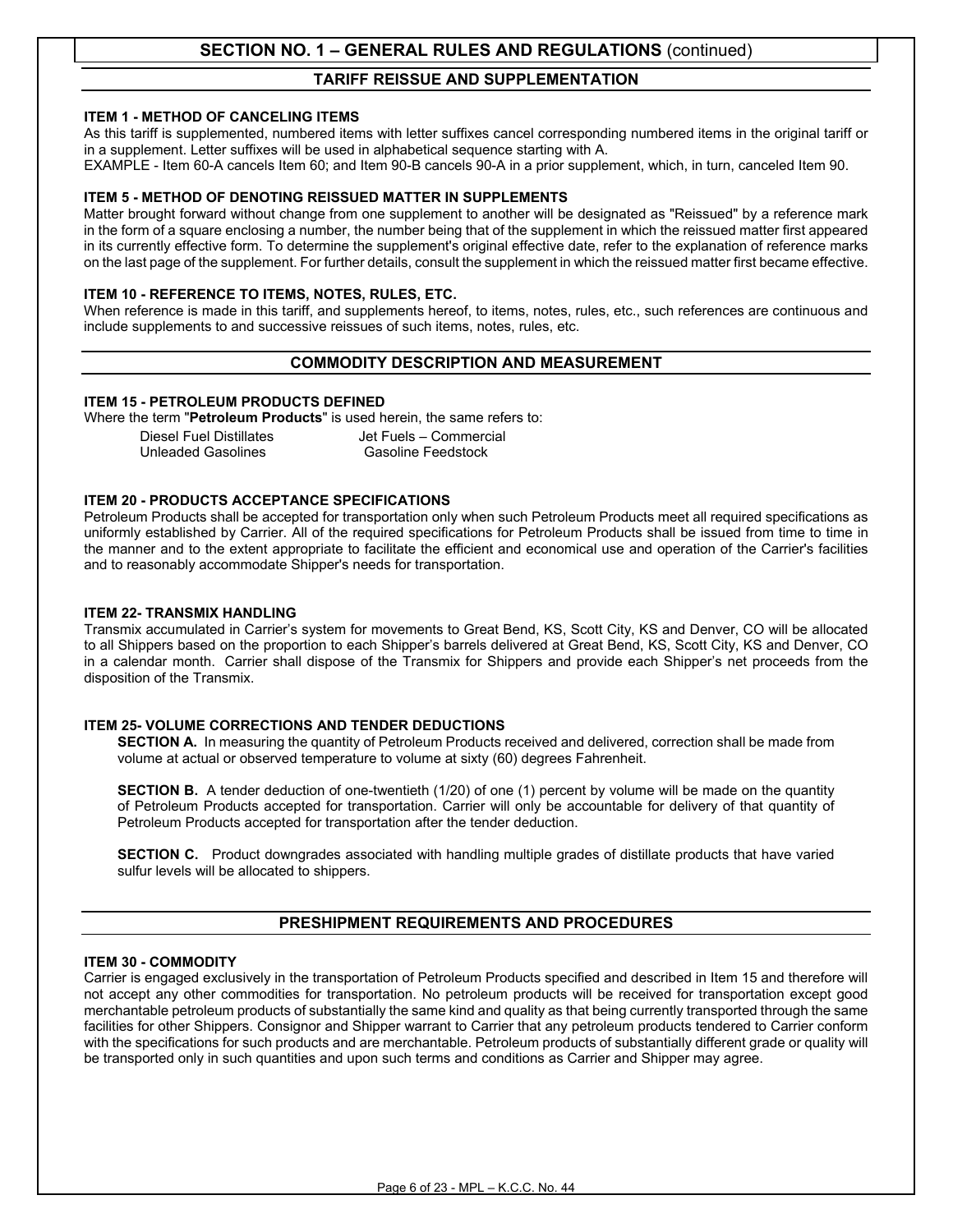#### **PRESHIPMENT REQUIREMENTS AND PROCEDURES** (continued)

#### **ITEM 35 - TESTING AND MEASURING**

Petroleum products shall be accepted for transportation only when such products meet all required specifications as uniformly established by Carrier found at the public website [www.magellanlp.com/WhatWeDo/ProductSpecs.aspx](http://www.magellanlp.com/WhatWeDo/ProductSpecs.aspx) or upon request. Demonstration of conformance with the product specifications shall be made through the submission of a Certificate of Analysis that accurately represents the product characteristics. Accuracy of the Certificate of Analysis is the sole responsibility of the party who establishes the Origin Release. Costs associated with handling, distribution, and disposal of products that enter the system that do not meet the product specifications shall be borne entirely by the party who establishes the Origin Release.

#### **ITEM 40 - SCHEDULING OF SHIPMENTS**

Petroleum Products shall be accepted for transportation at such time as Petroleum Products of the same specifications are currently being transported from point of Origin to a Destination or Destinations in accordance with schedules of shipments and consignments to be issued from time to time to each Consignor by the Carrier. Such schedules may be modified from time to time in the manner and to the extent reasonably desirable to facilitate the efficient and economical use and operation of the Carrier's facilities and to reasonably accommodate Consignor's needs for transportation. Shippers can distribute shipments to MPL Destinations by designating specific locations or by selecting automatic shipment distribution. Automatic shipment distribution is the distribution of Shippers' volumes on a system-wide basis to even out the day's supply based on historical weighted average loadings to all valid locations where the Shipper conducts business. Shippers may specify Destinations by Origin and Grade for automatic shipment distribution. Shippers may elect to utilize Carrier's "ATLAS" system to schedule shipments. Origin Releases and Shipment Requests should be completed fourteen (14) days before the scheduled entry date of product into Carrier's facilities. If an Origin Release or Shipment Request is not timely submitted, Carrier will handle in a manner to facilitate the efficient, economic use and operation of the Carrier's facilities and to reasonably accommodate Consignor's needs for transportation of product. MPL will provide a pump date for a completed nomination a minimum of seven (7) days prior to the release date.

#### **ITEM 45 - PRORATION OF PIPELINE CAPACITY**

When the total volume of the various commodities offered for shipment on Carrier's facilities, in accordance with the procedures for scheduling of shipments, is greater than can be transported within the period covered by such schedules, then commodities offered by each Shipper, including any new Shipper, for transportation will be transported in such quantities and at such times, to the limit of Carrier's normal operating capacity, so as to avoid unjust discrimination or undue preference among Shippers and to fulfill requirements of governmental agencies.

System-wide pipeline operating capacity, as determined by Carrier, will be allocated based on Inventory Owner's historical loadings at Carrier's facilities. An Inventory Owner's maximum inventory balance will be controlled using an allocation method, which will be based on the moving average of the Inventory Owner's daily rack deliveries for each Petroleum Product covering thirty (30) days.

A new Shipper [i.e., a Shipper without a loading history over the preceding twelve (12) months] shall be allocated capacity sufficient to permit a minimum shipment as defined in Item 90. All subsequent allocations of capacity shall be based on the loading history developed by the Shipper after Transit Time has elapsed in accordance with the inventory controls provisions of Item 80.

#### **ITEM 55 - ACCEPTANCE FREE FROM LIENS AND CHARGES**

The Carrier shall have the right to reject any Petroleum Products when tendered for shipment which may be involved in litigation, the title of which may be in dispute, or which may be encumbered by lien or charge of any kind. Further, Carrier will require of the Consignor proof of his perfect and unencumbered title or a satisfactory indemnity bond.

#### **ITEM 60 - CORROSION INHIBITORS**

Consignor may be required to inject oil-soluble corrosion inhibitor, approved by Carrier, in the Petroleum Products to be transported.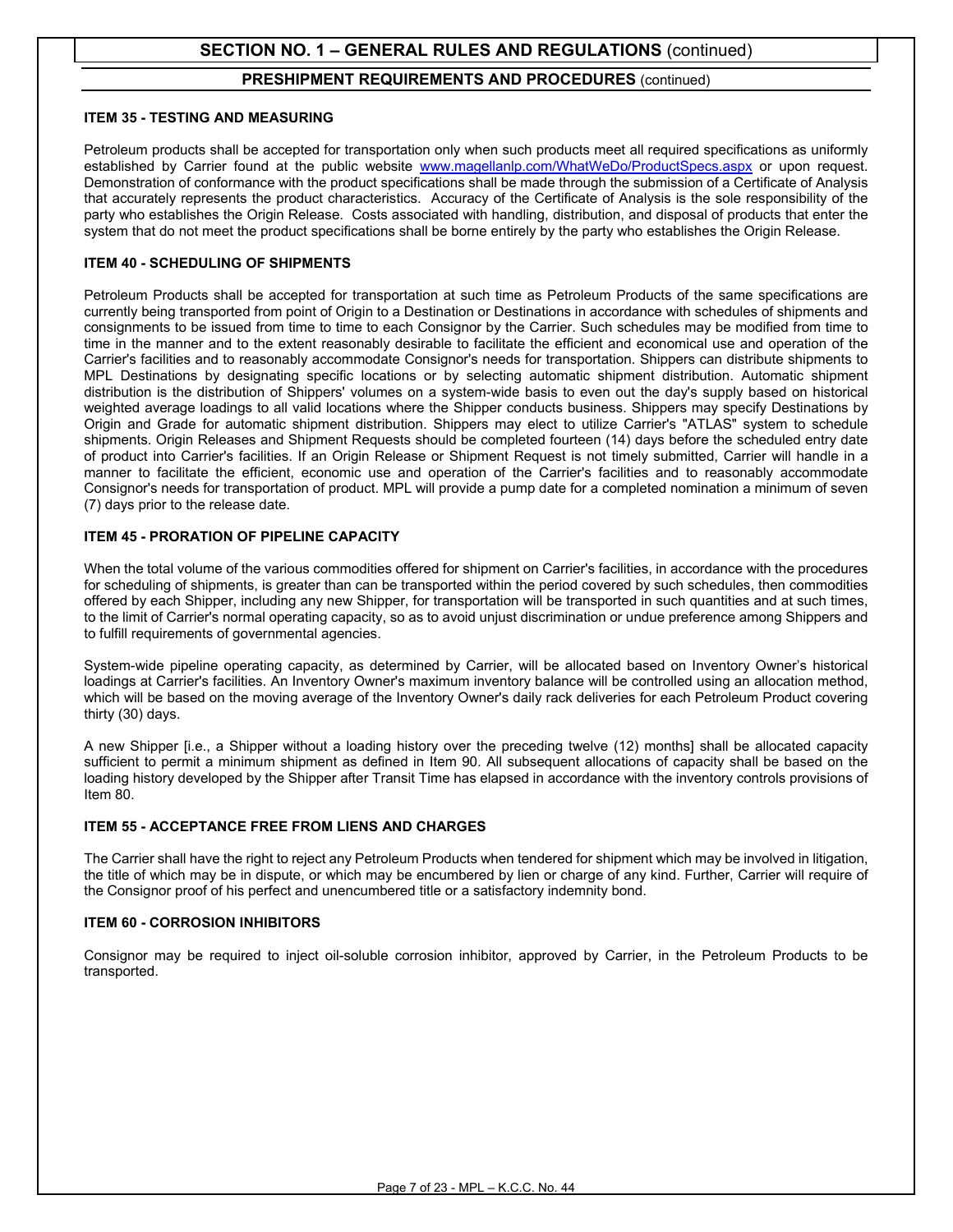#### **PRESHIPMENT REQUIREMENTS AND PROCEDURES** (continued)

#### **ITEM 65 - FACILITIES REQUIRED AT ORIGIN AND DESTINATION**

**SECTION A**. The Carrier will not provide storage facilities at points of Origin or storage or loading facilities at Destinations designated with a ‡. Petroleum Products will be accepted for transportation only when Consignor has provided equipment and facilities satisfactory to the Carrier and when Consignor or Consignee has ascertained from the Carrier or has furnished evidence satisfactory to the Carrier that there are adequate facilities at Destination which are available for receipt of the shipment as it arrives without delay.

**SECTION B.** In the event Consignor or Consignee fails to provide adequate facilities at the Destination for receipt as provided in Section A hereof, Carrier shall have the right, on 24 hour notice, to divert or reconsign, subject to the rates, rules and regulations applicable from point of Origin to actual final Destination, or make whatever arrangements for disposition as are deemed appropriate to clear the Carrier's facilities, including the right of private sale for the best price reasonably obtainable. The Carrier may be a purchaser at such sale. Out of the proceeds of said sale, the Carrier shall pay itself all transportation and other applicable lawful charges and necessary expenses of the sale, and the expense of caring for and maintaining the Petroleum Products until disposed of; and the balance shall be held for whomsoever may be lawfully entitled thereto.

#### **ITEM 70 - PAYMENT OF TRANSPORTATION AND OTHER CHARGES**

The transportation and all other applicable lawful charges, except demurrage charges, accruing on Petroleum Products accepted for transportation shall be paid before release of Petroleum Products from the custody of Carrier. If required by Carrier, Shipper shall either prepay all such charges or furnish guaranty of payment satisfactory to Carrier. Petroleum Products accepted for transportation shall be subject to a carrier's lien, as provided by Article 7 of 12A Okla. Stat. (as such article may be amended from time to time), for all applicable, lawful charges.

If such charges are not paid by the due date stated on the invoice, the balance due on the entire past due balance (including principal and accumulated but unpaid finance charges) shall bear interest from that due date until paid in full at the rate equal to the lesser of one hundred twenty-five percent (125%) of the prime rate of interest charged by Citibank N.A., New York, New York as of the due date or the maximum finance charge rate allowed by law.

In addition to all other liens, statutory or otherwise, to which Carrier is entitled and unless the following grant is expressly prohibited by the terms of one or more security agreements or credit agreements creating prior, perfected security interests in the hereinafter-defined Collateral, Shipper hereby grants to Carrier a first priority, continuous and continuing security interest in all of the following, whether now or hereafter existing or acquired, as collateral for the prompt and complete payment and performance of Shipper's Obligations (as defined below): (a) All Petroleum Products accepted by Carrier for transportation, terminaling, storage, or otherwise; (b) all other property of Shipper now in the possession of and at any time and from time to time hereafter delivered to Carrier or its agents; (c) all of Shipper's pre-payments, deposits, balances, and credits with, and any of its claims against, Carrier, at any time existing; and (d) all products and proceeds of any of the foregoing property in any form. The property described or referred to in subsections (a) through (c) above is collectively referred to as the "Collateral." This grant secures the following (collectively the "Obligations"): (a) all antecedent, current and future transportation, storage, terminaling, special, ancillary and other lawful charges arising under or related to this tariff or the contracts entered into in connection with this tariff; (b) the repayment of any amounts that Carrier may advance or spend for the maintenance, storage or preservation of the Collateral; (c) all amounts owed under any modifications, renewals or extensions of any of the foregoing obligations; and (d) all other amounts now or in the future owed by Shipper to Carrier, whether or not of the same kind or class as the other obligations owed by Shipper to Carrier. Shipper authorizes Carrier to file such financing statements or other documents necessary to perfect and maintain the security interest herein granted.

Upon a default by the Shipper under this tariff or the contracts entered into in connection with this tariff, Carrier may, without further notice, setoff (including by set off, offset, recoupment, combination of accounts, deduction, retention, counterclaim, or withholding across or within each or all of such tariff and contracts, collectively "Setoff") (a) any amounts owed by Carrier to the Shipper under any other agreements, instruments or undertakings between the Shipper and Carrier against (b) any amounts owed by the Shipper to Carrier under any other agreements, instruments or undertakings between the Shipper and Carrier. Carrier shall give the Shipper notice of any Setoff pursuant to this paragraph, as soon as practicable thereafter, provided that failure to give such notice shall not affect the validity of the Setoff.

This item shall be construed in accordance with and governed by the laws of the State of Oklahoma (including without limitation the Uniform Commercial Code, 12A Okla. Stat. § 1-101 et seq., as it may be amended from time to time), without regard to any choice of law rules which may direct the application of the laws of any other jurisdiction.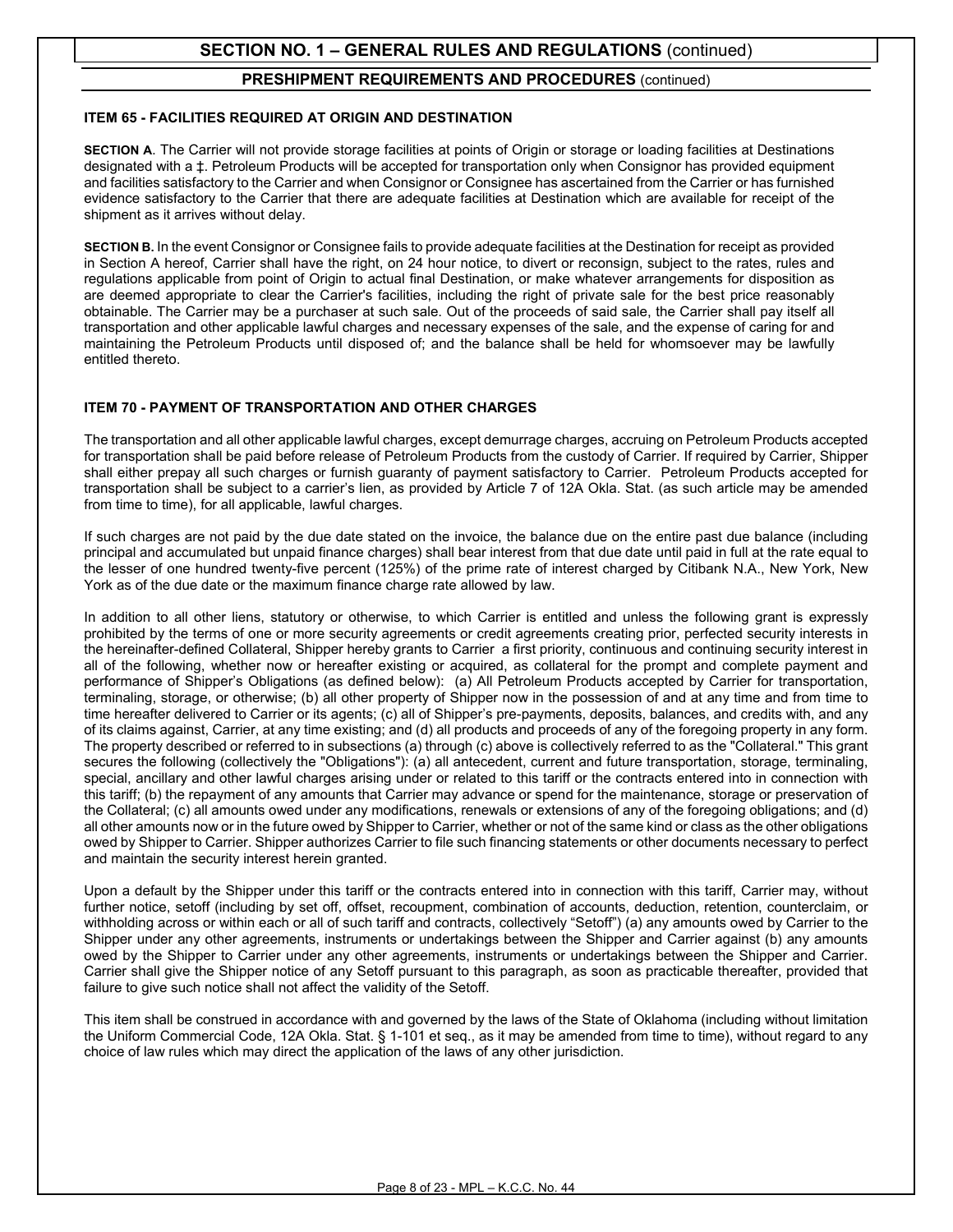#### **PRESHIPMENT REQUIREMENTS AND PROCEDURES** (continued)

#### **ITEM 75 - TAX REGISTRATION**

Consignors and Consignees shall be required to provide proof of registration with or tax exemption from the appropriate Federal and/or State tax authorities related to the collection and payment of fuels excise tax or other similar taxes, levies, or assessments. Failure of the Consignor and Consignee to do so shall not relieve the Consignor or Consignee from the obligation to pay any such tax, levy, or assessment. Any tax, levy, assessment, or other charge imposed by such authority against Carrier as the result of such failure shall be collected by Carrier under the provisions of Item 70.

#### **ITEM 80 - WITHDRAWALS FROM CARRIER'S TERMINAL FACILITIES**

If a Consignor ships and consigns to Destinations where the Carrier provides terminal facilities in accordance with the schedules of shipments furnished by the Carrier, Carrier may permit the Consignee to withdraw such consignments from Carrier's terminal beginning at any time after the acceptance of the shipment for transportation. In order for the Inventory Owner to immediately withdraw its inventory of Open Stock Petroleum Products, the Inventory Owner must maintain a minimum inventory balance, herein referred to as a Minimum Allocation. An Inventory Owner's Minimum Allocation is calculated by applying the Inventory Owner's percentage of overall demand from all Carrier's terminals for a specific Open Stock Petroleum Product against Carrier's system inventory required to maintain Open Stock Status for such Open Stock Petroleum Product. In no event will the calculation of an individual Inventory Owner's Minimum Allocation be less than the minimum inventory levels for each Open Stock Petroleum Product established by the Carrier for all Inventory Owners which are actively utilizing the Carrier's terminal facilities. Consignments in Carrier's system which fulfill an Inventory Owner's Minimum Allocation will be charged an initial transportation rate of **[U] 163.47** cents per barrel. An Inventory Owner's Minimum Allocation requirement will be updated on the first (1st) day of every month based on the immediately preceding thirty (30) day period during which Open Stock Petroleum Product withdrawal privileges were in effect. Inventory Owners have until midnight of the seventh (7th) calendar day of every month to satisfy their Minimum Allocation obligation.

New Inventory Owners will be required to submit a loading forecast, which will be used to calculate an initial Minimum Allocation for each Open Stock Petroleum Product. A new Inventory Owner's withdrawals will be monitored during the first  $(1<sup>st</sup>)$  month and the associated Minimum Allocation may be adjusted by the Carrier, if necessary.

An Inventory Owner with an inventory balance less than its Minimum Allocation will be deemed inactive for a period of six (6) consecutive, full calendar months thereafter (the "Inactive Period") and will not without Carrier's express approval, be allowed to withdraw Open Stock Petroleum Product from Carrier's terminal facilities during the Inactive Period or afterward until the first (1st) day of the month following the month during which the Inventory Owner has provided sufficient inventory to meet its Minimum Allocation which was in effect immediately prior to the suspension of its withdrawal privileges. If an Inventory Owner thereafter fails or refuses to ship in accordance with the schedule of shipments furnished by the Carrier or fails to maintain its Minimum Allocation, Carrier may suspend, until further notice, Open Stock Status for such Inventory Owner.

Subject to Items 70 and 170, Minimum Allocation may be withdrawn from the system coincidental with the monthly adjustment to all Inventory Owners' Minimum Allocations after the seventh (7th) calendar day of the month following the month in which Carrier receives written notification of Inventory Owner's intent to discontinue shipments under this Item.

Withdrawals of Non-Open Stock Petroleum Products from Carrier's terminal facilities will be permitted after the shipment has sustained its associated Transit Time from the shipment's Origin to Destination. In addition, Carrier may require Inventory Owner to maintain minimum inventory on Non-Open Stock products.

Inventory Owners shall be permitted to withdraw Petroleum Products at Carrier's terminals only if positive inventory is maintained at that location, regardless of the Inventory Owner's system-wide status. If an Inventory Owner's balance at a location reaches zero, rack deliveries can be suspended until the Inventory Owner replenished its product inventory at the location.

In case of events or circumstances which prevent or threaten to prevent normal transportation and delivery of consignments to a Destination or Destinations, Open Stock Status may be suspended or controlled as to all Inventory Owners at such Destination or Destinations until further notice. When Open Stock Status has been suspended as to any Inventory Owner at a Destination or Destinations, further withdrawals may not be made from a consignment until its physical delivery into terminal facilities at such Destination.

#### **ITEM 85 - PIPEAGE CONTRACTS REQUIRED**

Separate pipeage contracts in accordance with this Tariff and these regulations covering further details may be required of a Shipper before any duty to transport shall arise.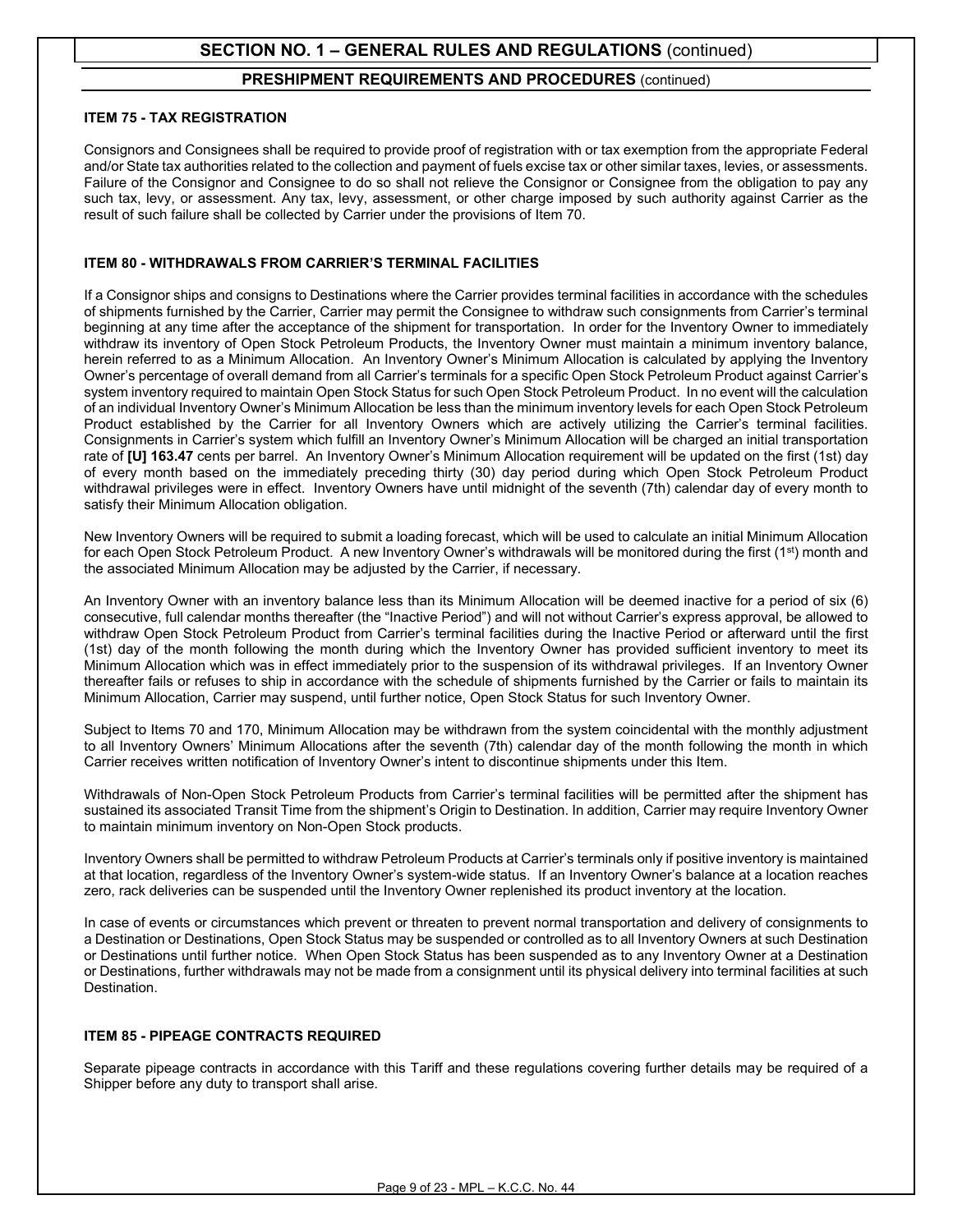#### **TRANSPORTATION SERVICES AND RELATED REQUIREMENTS**

#### **ITEM 90 - MINIMUM SHIPMENT (Note 1)**

**Section A**. A shipment of 25,000 Barrels or more of Petroleum Products of the same required specifications shall be accepted for transportation at one point of Origin from one Consignor.

**Section B**. A shipment of not less than 5,000 Barrels of Petroleum Products of the same specifications shall be accepted for transportation at one point of Origin from one Consignor subject to delay until Carrier has accumulated at receiving point 25,000 Barrels of the same specifications from the same or other Consignors.

**Section C**. A shipment of not less than 7,500 Barrels of the same specifications of Petroleum Products shall be accepted for transportation from one Consignor at any point of Origin.

#### **ITEM 95 - MINIMUM CONSIGNMENT (Note 1)**

**Section A**. A consignment of Petroleum Products of the same specifications may be made as provided in Section B herein to one Consignee at any Destination named in this tariff or any point directly intermediate thereto, or to any Destination on other pipe lines named in tariffs issued by or concurred in by MPL which are lawfully on file with the F.E.R.C. and/or State Commissions, subject to the rates, rules and regulations applicable from point of Origin to final Destination.

**Section B**.A consignment of Petroleum Products of the same specifications may be made as follows:

(1) Except as otherwise provided, a minimum of 12,500 Barrels of the same product may be consigned to a Destination.

(2) Any quantity of barrelage may be consigned to a Destination provided that the Carrier can consolidate such consignment with other barrelage so that the total barrelage is 12,500 or more Barrels of the same specifications consigned to the same Destination by the same or other Consignors.

(3) Any quantity of barrelage may be consigned to a Destination provided that the Carrier can consolidate such consignment with other barrelage so that the total barrelage is 5,000 or more Barrels of the same specifications consigned to the same Destination by the same or other Consignors and further provided that the Carrier can consolidate the 5,000 Barrels with 12,500 or more Barrels of the same specifications consigned by the same or other Consignors to a Destination on the same line situated beyond the Destination to which the 5,000 Barrels is destined.

#### **ITEM 100 – RECONSIGNMENT**

If no out-of-line or backhaul movement is required and if the current scheduled operations will permit, Consignor may reconsign, without charge, any shipment that is in Carrier's possession to Destinations, or any point directly intermediate thereto, or to Destinations on other pipelines named in tariffs issued by or concurred in by Carriers party to this tariff, lawfully on file with the F.E.R.C. and/or State Commissions, subject to the rates, rules and regulations applicable from point of Origin to actual final Destination. Reconsignments are not permitted from terminals not owned by Carrier.

If a Shipper elects to use automatic reconsignments to cover negative inventory positions, the locations from which the product will be reconsigned must be specified. A negative inventory position will be allowed to remain for three (3) working days. After three (3) days, volumes in the account of a Shipper having a negative inventory position will be reconsigned automatically from other locations on MPL to eliminate the negative inventory position.

Transit Time is applied on reconsignments of Open Stock Grades for Transit Time Shippers. Intransit inventory for the Open Stock Grades is automatically released for loading when the Transit Time from the Origin to the Destination has been met.

Backhaul reconsignments are allowed only for Open Stock Grades by Open Stock Shippers and/or for Specialty Grades by Open Stock Status Shippers to correct inventory imbalances or errors made by Shippers in entering consignments. A reconsignment is considered a backhaul when the Transit Time from the Origin of the inventory to the new location is less than the Transit Time from the Origin to the original location.

Reconsignment shall not prevent or change the running of time used in computing the demurrage charge, except that no demurrage charge shall accrue thereon from midnight of the day such consignment is removed from the tankage for transportation to the Destination to which reconsigned.

#### **ITEM 105 - APPLICATION OF RATES FROM OR TO INTERMEDIATE POINTS**

Shipments of Petroleum Products accepted for transportation from any Origin or to any Destination not named in any tariff making reference hereto, which Origin or Destination is directly intermediate to any Origin or Destination from or to which a rate applying though such unnamed point is published, the Carrier will apply, from or to such unnamed intermediate point, the rate published from or to the next more distant point specified in the tariff.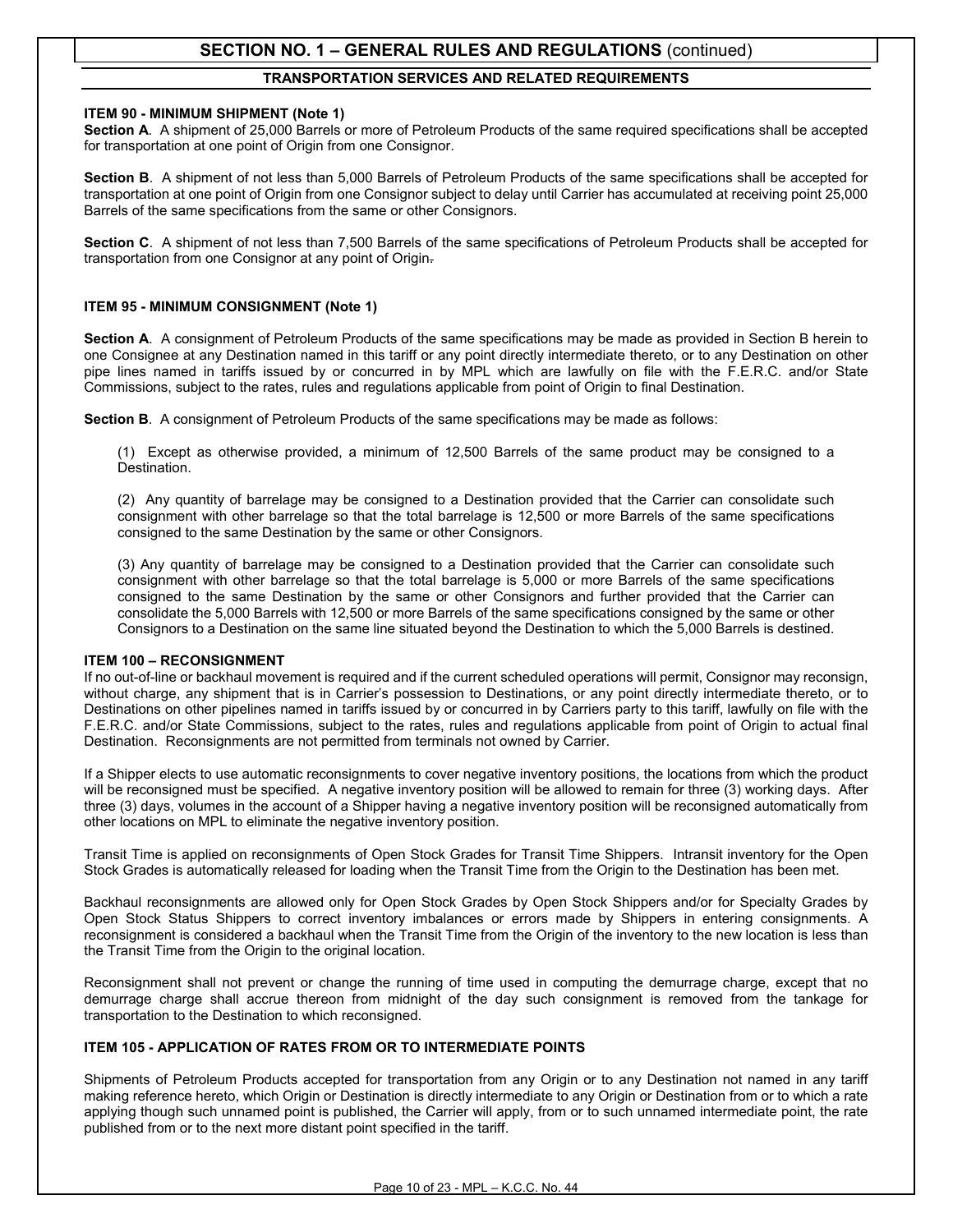#### **TRANSPORTATION SERVICES AND RELATED REQUIREMENTS** (continued)

#### **ITEM 110 - IDENTITY OF SHIPMENT**

Because it is impracticable to maintain the identity of each shipment or consignment of Petroleum Products, substitution of barrelage, but not substitution of one kind of petroleum products for another by Carrier, shall be permitted.

#### **ITEM 115 - DIESEL FUEL MINIMUM SHIPMENT (Note 1)**

A shipment of 12,500 Barrels or more of Diesel Fuel of the same required specifications shall be accepted for transportation from one Consignor between the points contained in the applicable rate item.

#### **TERMINALING SERVICES AND RELATED REQUIREMENTS**

#### **ITEM 120 - MPL COMPANY TERMINALING SERVICES**

The rates published in Section 2 of this Tariff include the charges for line haul and the charges for loading into railroad tank cars or tank trucks through MPL terminal facilities, Except: Great Bend, Scott City and Wichita, KS rates are for line haul only. Carrier may require additional contract for loading or other services. Terminal facilities include tanks, loading racks and meters. Carrier may require Shipper to provide storage for Non-Open Stock Petroleum Products.

#### **ITEM 125 - DELIVERY TO DESTINATION**

Upon arrival at Destination, Petroleum Products shall be delivered into terminal or other facilities provided by the Consignor or Consignee, or into terminal facilities furnished by the Carrier where Carrier furnishes terminal facilities, pending receipt by Carrier from Consignor or Consignee of instructions relative to the further transportation thereof. Carrier may require Shipper to provide storage for Non-Open Stock Petroleum Products.

#### **ITEM 130 - MINIMUM DELIVERY FROM CARRIER'S TERMINAL FACILITIES**

Each delivery from Carrier's terminal facilities by Consignor or Consignee must not be less than 4,000 United States gallons in volume before temperature correction.

#### **ITEM 135 - DEMURRAGE CHARGES**

In order to provide space for delivery of succeeding shipments in Carrier's tankage or to otherwise prevent or relieve congestion at Destinations where Carrier provides tankage, Carrier may give notice to Consignors or Consignees to remove Petroleum Products from such terminal facilities. Petroleum Products specified in the notice which are not removed at the close of a five (5) day period, beginning the day after such notice is sent by the Carrier, shall be subject to a demurrage charge of **[U]** five cents (5¢) per Barrel per day until removed. Demurrage charges shall be payable upon presentation of an invoice by the Carrier.

#### **SPECIAL AND ANCILLARY SERVICES AND RELATED REQUIREMENTS**

#### **ITEM 140 - FILTRATION AND SPECIAL TESTING SERVICE**

When a Consignor or Consignee requires filtration and/or special testing of a Petroleum Product to guarantee a minimum of impurities more stringent than normally warranted by the Carrier, the Carrier will provide such service for a charge as set forth below:

#### **Commercial Jet Fuel Filtration** Removal of particulate matter, free water and surfactants ……………………………………**[U]** 5.91 Cents/BBL

#### **ITEM 145 - SPECIAL HANDLING SERVICES**

Petroleum Products which require special handling in MPL's pipelines or terminals because of special properties and/or specifications or because demand is insufficient may, if economically feasible and otherwise practical, be handled for an additional charge as set forth below:

| (A) Premium Unleaded Gasoline<br>Transported and Handled via Terminals NOT noted with a <b>±</b> | $IUI$ 11.85 Cents/BBL     |
|--------------------------------------------------------------------------------------------------|---------------------------|
| (B) Premium Unleaded Gasoline<br>Transported and Handled via Terminals noted with a $\ddagger$   | <b>[U]</b> 7.90 Cents/BBL |

Page 11 of 23 - MPL – K.C.C. No. 44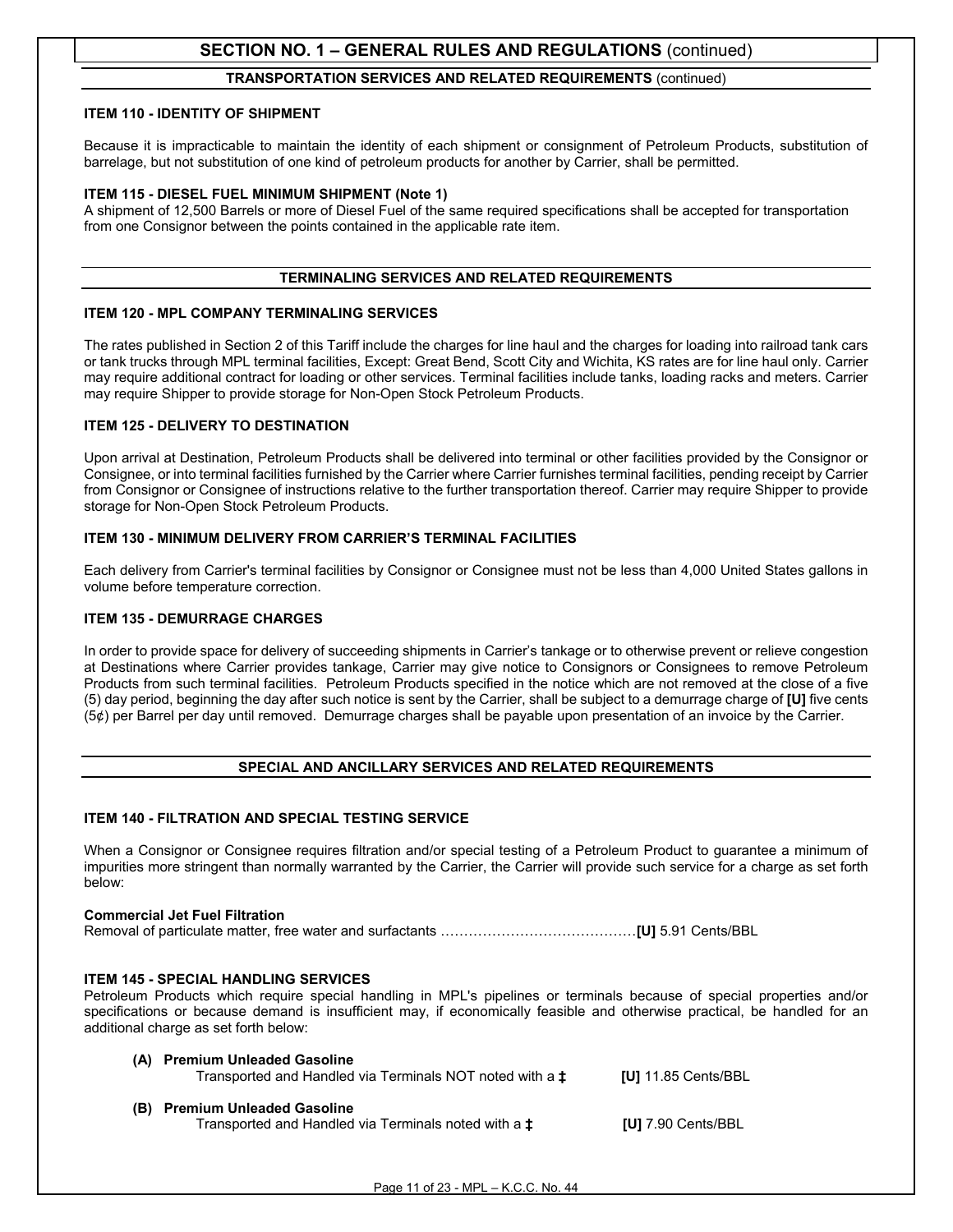#### **SPECIAL AND ANCILLARY SERVICES AND RELATED REQUIREMENTS** (continued)

#### **ITEM 147 HIGH RVP UNLEADED GASOLINE**

#### **High RVP Unleaded Gasoline Shipments (JANUARY 1 THROUGH APRIL 30)**

From January 1 through April 30, MPL will transport unleaded gasoline having a Reid Vapor Pressure (RVP) which exceeds Carrier's normal Reid Vapor Pressure specifications, but which does not exceed **ASTM D4814 Volatility Classifications** at the time of shipment for **[U] 19.67** cents per barrel in addition to the published transportation rate.

Shipments will be scheduled only when MPL has determined that the volume, specifications and routing of the various shipments will not impair its ability to comply with all Federal, State and Local regulations regarding the Reid Vapor Pressure of deliveries from Carrier's Facilities. Scheduling of high RVP shipments will be performed in a manner so as to avoid unjust discrimination or undue preference among Shippers.

#### **High RVP Unleaded Gasoline Withdrawal (MAY 1 THROUGH SEPTEMBER 15)**

Shippers must withdraw all high RVP gasoline (gasoline whose RVP is above the May 1 MPL delivery specifications found at [www.magellanlp.com/WhatWeDo/ProductSpecs.aspx\)](http://www.magellanlp.com/WhatWeDo/ProductSpecs.aspx) from Carrier's inventory prior to May 1. All inventory transactions will be recorded on a First In First Out (FIFO) basis. Shippers with high RVP inventory in Carrier's system beyond May 1 can be charged **[U] 132.97** cents per barrel per month. After May 1, Shippers will not be allowed to withdraw any high RVP gasoline inventories in Carrier's system until September 15.

#### **ITEM 150 - CHARGES FOR SPILL COMPENSATION ACTS AND REGULATIONS**

In addition to the transportation charges and all other charges accruing on Petroleum Products accepted for transportation, a per Barrel charge will be assessed and collected in the amount of any tax, fee, or other charge levied against the Carrier in connection with such Petroleum Products pursuant to any Federal, State, or local act or regulation which levies a tax, fee, or other charge on the receipt, delivery, transfer, or transportation of such Petroleum Products within their jurisdiction for the purpose of creating a fund for the prevention, containment, clean up, and/or removal of spills and/or reimbursement of persons sustaining costs or losses therefrom.

#### **ITEM 155 - COMMUNICATION FACILITIES**

Shippers may use the Message Facility of Carrier's "**ATLAS**" system to conduct pipeline business only. All messages are subject to audit. Use of the Carrier's "**ATLAS**" system for any purpose other than to conduct pipeline business will cause Shipper's privilege of use to be suspended for twelve (12) months. Carrier will not be liable for nondelivery of messages or for errors or delays in transmission or interruption of such service.

#### **LIABILITY AND CLAIM SETTLEMENT**

#### **ITEM 165 - DUTY OF CARRIER**

#### **Quantity**

The Carrier shall transport and deliver into terminal facilities at the applicable Destination(s), with reasonable diligence, a quantity of Petroleum Product equal in volume to the quantity of Petroleum Product accepted for transportation, less the appropriate tender deduction, transmix allocation and any other volume reduction provided or referenced in this tariff. In the event of nondelivery due to interface cuts or other operating losses in excess of the tender deduction, the Carrier shall have the right to satisfy any claim by product replacement or cash payment.

#### **Quality**

Carrier shall have no duty to deliver Petroleum Product other than in conformance with state and federal governmental requirements for such Petroleum Product that apply to deliveries at the applicable Destination, except as otherwise noted in the specifications that apply to deliveries at such Destination as established by Carrier and set forth at the public website [www.magellanlp.com/WhatWeDo/ProductSpecs.aspx.](http://www.magellanlp.com/WhatWeDo/ProductSpecs.aspx)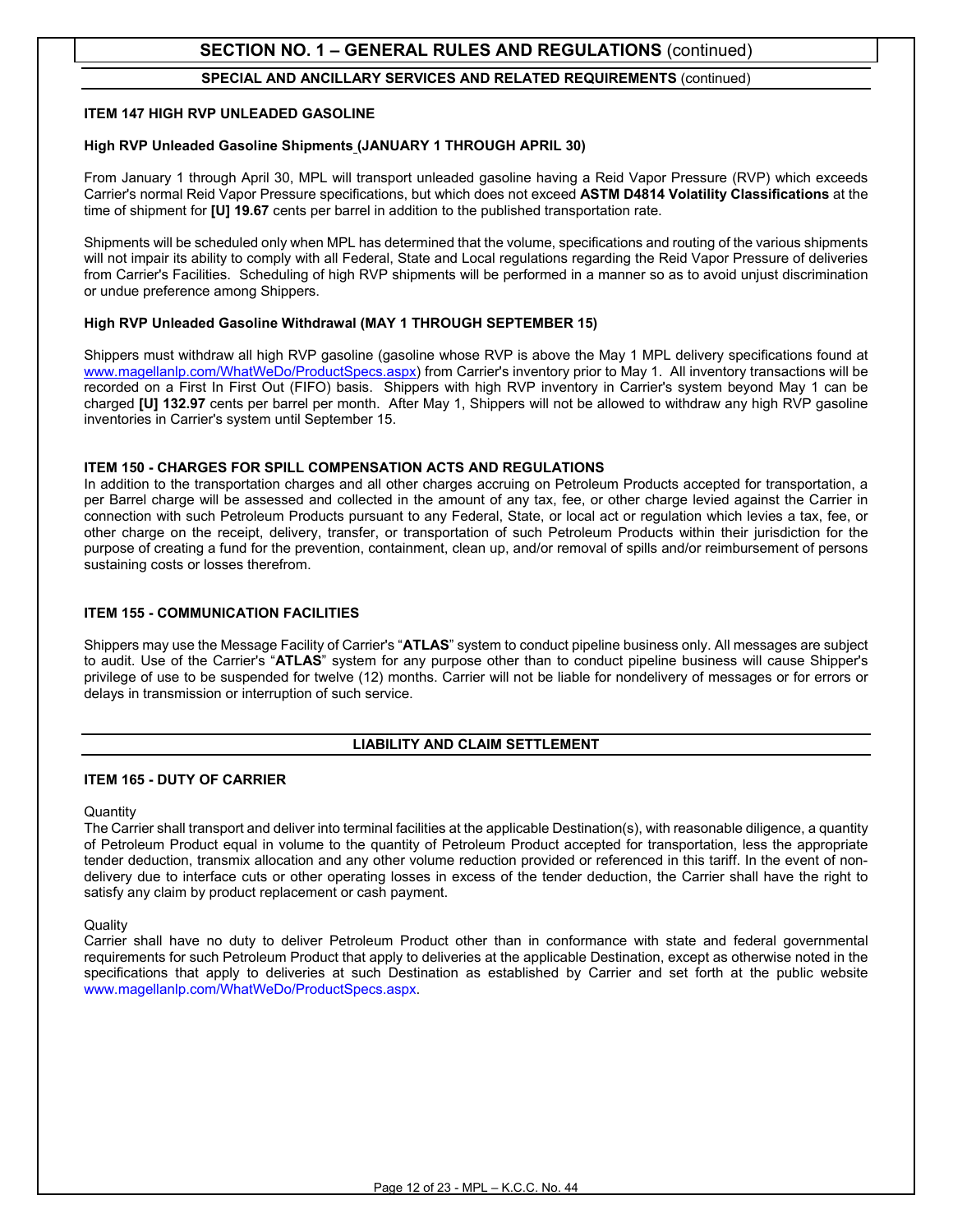#### **LIABILITY AND CLAIM SETTLEMENT** (continued)

#### **ITEM 170- LIABILITY OF CARRIER**

The Carrier shall not be liable for any delay in transportation or terminaling services or loss of Petroleum Products caused by acts of God; storm, flood, extreme weather, fire, explosion; war, invasion, hostilities, terrorism, rebellion, insurrections, riots; strikes, picketing or other labor stoppages, whether of Carrier's employees or otherwise; electrical or electronic failure or malfunction; communications failure or malfunction; computer hardware and/or software failure, malfunction, or inaccuracy; breakage or accident to machinery or equipment; proration; temporary restraining orders, injunctions or compliance orders issued by courts or governmental agencies; seizure or destruction under quarantine or customs regulations, or confiscation by order of any government or public authority, or risks of contraband or illegal transportation or trade; or any cause not due to fault or negligence or any cause reasonably beyond the control of Carrier. In the event of such loss, each owner shall bear the loss in the same proportion as its share of the total quantity of the kind of product involved in the loss in the custody of the Carrier at the time of such loss. Each Shipper or Consignee shall be entitled to receive only so much of its share remaining after its due proportion of the loss is deducted. The Carrier shall compute the quantities of loss and shall prepare and submit a statement to the Shippers or Consignees showing the apportionment of the loss among the Shippers or Consignees involved.

Carrier will transport and deliver Petroleum Products with reasonable diligence and dispatch, but will not be liable for delays in transportation of Petroleum Products to a particular market.

The Carrier shall not be liable for discoloration, contamination or deterioration of Petroleum Products transported unless such discoloration, contamination or deterioration results from the negligence of the Carrier. In the event of such damage, each Shipper's or Consignee's share of the damaged Petroleum Product shall be in the same proportion as its share of the total quantity of shipments involved and each such Shipper or Consignee shall be allocated only its proportionate share of damaged Petroleum Product.

Inventory Owner shall protect, indemnify, defend and hold Carrier, its parent and affiliates harmless from and against all claims, losses, suits, liabilities, fines, penalties, damages and expenses (including reasonable attorneys' fees and expenses) of any kind or character arising from or related to (1) negligent or willful acts or omissions on the part of Inventory Owner, its employees, agents or contractors (including, but not limited to, any contractors transporting products(s) to or from any location on Carrier's system), or (2) liability arising from the chemical characteristics of product(s), except to the extent such liability arises from Carrier's negligence.

Product(s) in this Item refers to any individual product, as defined in this Tariff (in Item 15 – Petroleum Products Defined), or any combination thereof, whether achieved via in-line (automated) or splash (manual) blending.

In no event shall Carrier be liable to Shipper or Inventory owner for any losses, liabilities or damages, including special, punitive, exemplary, consequential, incidental or indirect losses or damages howsoever caused, (including but not limited to loss of revenue, loss of profits or present or future opportunities) whether or not foreseeable, and irrespective of the theory or cause of action upon which such damages might be based except for such actual losses or damages sustained as a result of and to the extent of Carrier's negligence.

#### **ITEM 175 - CLAIMS: TIME FOR FILING**

Notice of any claim for loss, or liability for or in connection with Petroleum Products ("Claim", whether one or more) must be made in writing to the Carrier within nine (9) months after delivery of the Petroleum Products at the applicable Destination(s) or, in the case of a failure of Carrier to so deliver, then within nine (9) months after a reasonable time for delivery has elapsed. Failure to give such notice of any Claim shall be deemed to be a waiver and release of such Claim and of all rights to assert such Claim, and Carrier shall have no liability or obligation with respect thereto.

Suit against Carrier for any Claim must be instituted within two (2) years and one (1) day from the day when notice in writing is given by Carrier to the claimant that the Carrier has disallowed all or any part of such Claim. Any Claim for which suit has not been instituted in accordance with the foregoing provisions shall be deemed to have been waived, relinquished and released, and Carrier shall have no liability or obligation with respect thereto.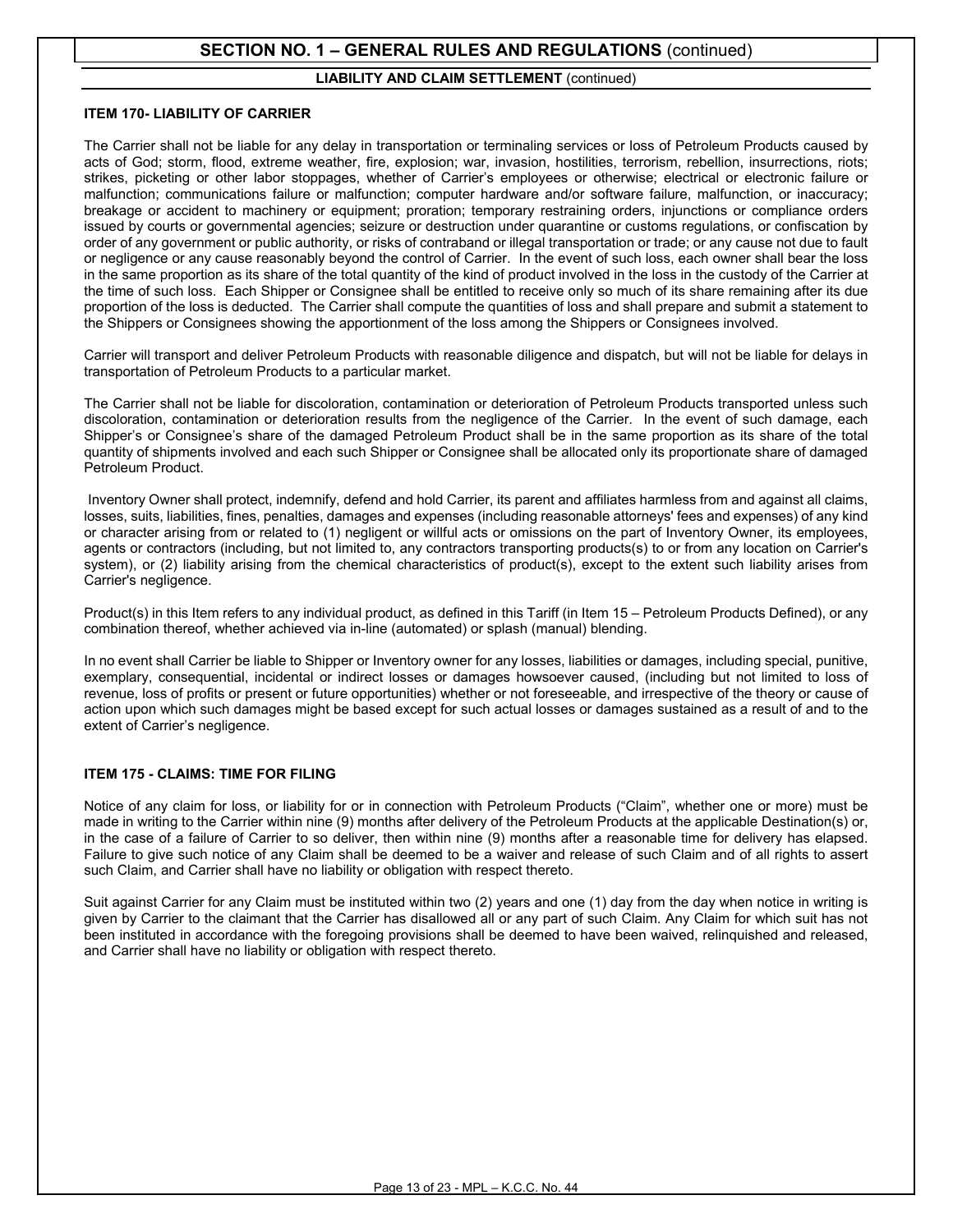### **SECTION NO. 2 – LOCAL and VOLUME INCENTIVE RATES**

### **LOCAL RATES**

**(Rates In Cents Per Barrel)**

**[U]** Unchanged. All rates on this page are unchanged.

| Rates in Section 2 apply on commodities as described in Item 15. |                     |                                      |              |  |
|------------------------------------------------------------------|---------------------|--------------------------------------|--------------|--|
| <b>ITEM</b><br>NO.                                               | <b>FROM</b>         | TO                                   | <b>RATES</b> |  |
|                                                                  |                     | Kansas City (Argentine), KS<br>ŧ     | 181.88       |  |
|                                                                  |                     | Kansas City (Fairfax and Olathe), KS | 199.04       |  |
|                                                                  | Coffeyville, Kansas | Kansas City (Santa Fe), KS<br>ŧ      | 181.88       |  |
|                                                                  | El Dorado, Kansas   | St. Joseph (Wathena, KS), MO<br>ŧ    | 218.01       |  |
|                                                                  |                     | Topeka, KS                           | 199.04       |  |
|                                                                  |                     | El Dorado, KS<br>ŧ                   | 131.61       |  |
|                                                                  |                     | Great Bend, KS<br>ŧ                  | 224.07       |  |
|                                                                  | Coffeyville, Kansas | Scott City, KS<br>ŧ                  | 263.67       |  |
|                                                                  |                     | Wichita, KS<br>ŧ                     | 111.08       |  |
| 200                                                              |                     | Great Bend, KS<br>ŧ                  | 92.45        |  |
|                                                                  | El Dorado, Kansas   | Scott City, KS<br>ŧ                  | 132.04       |  |
|                                                                  |                     | Wichita, KS<br>ŧ                     | 41.62        |  |
|                                                                  |                     | Great Bend, KS<br>ŧ                  | 108.96       |  |
|                                                                  |                     | Kansas City (Argentine), KS<br>ŧ.    | 198.39       |  |
|                                                                  |                     | Kansas City (Fairfax and Olathe), KS | 215.57       |  |
|                                                                  |                     | Kansas City (Santa Fe), KS<br>ŧ      | 198.39       |  |
|                                                                  | McPherson, Kansas   | Scott City, KS<br>ŧ                  | 148.55       |  |
|                                                                  |                     | St. Joseph (Wathena, KS), MO<br>ŧ    | 256.98       |  |
|                                                                  |                     | Topeka, KS                           | 215.57       |  |
|                                                                  |                     | El Dorado, KS<br>‡                   | 148.15       |  |
|                                                                  |                     | Wichita, KS<br>ŧ                     | 58.12        |  |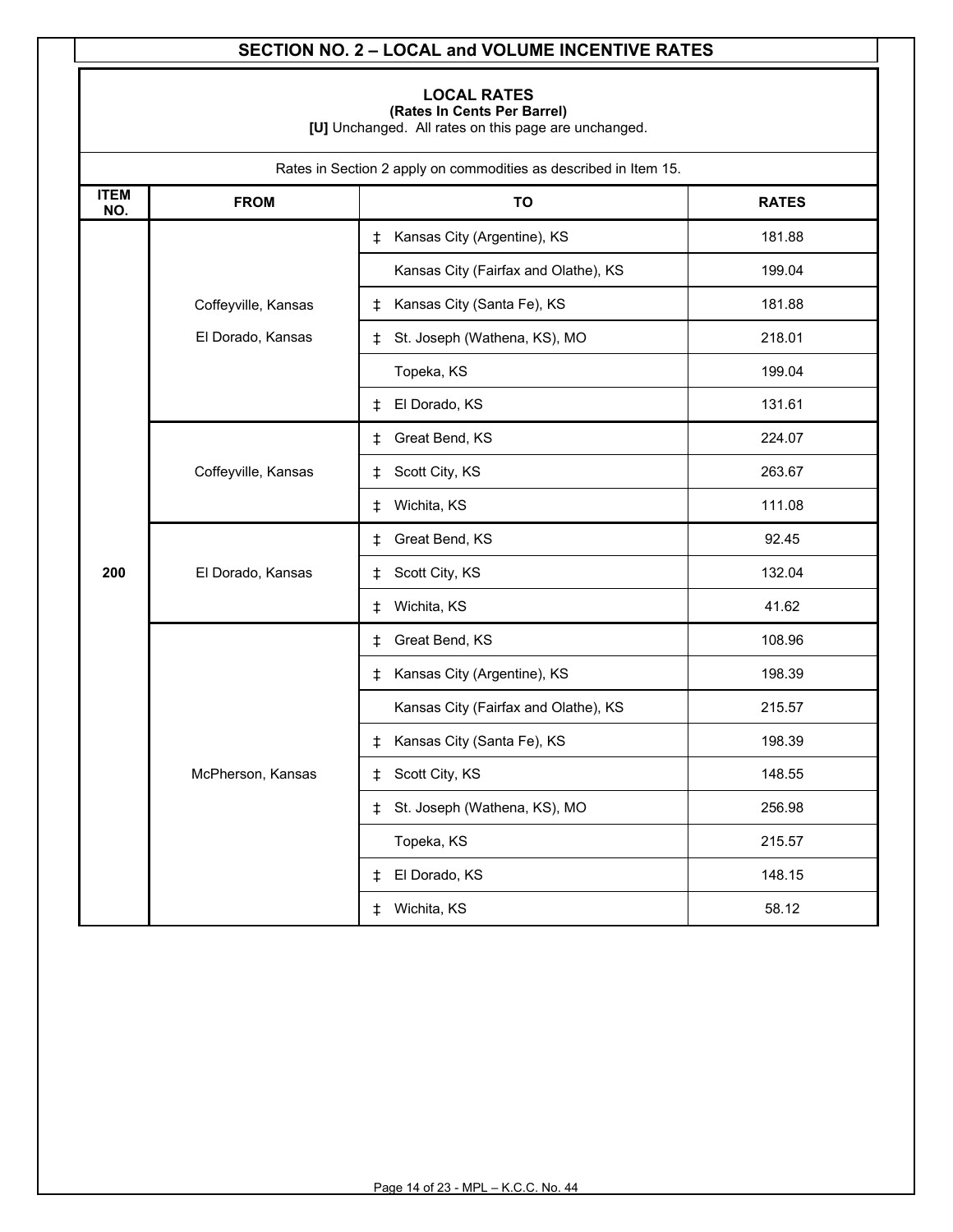### **SECTION NO. 2 – LOCAL and VOLUME INCENTIVE RATES** Item NO. **[C] TWO YEAR INCENTIVE PROGRAM** From Incentive Origin Group of Kansas and McPherson, KS Origin To Incentive Destination: Kansas City (Argentine), KS **[C]** 250 Rates corresponding to this Item, as contained in Item 251, apply to Shipper deliveries of Petroleum Products at the Incentive Destination defined as Kansas City (Argentine), KS from the Incentive Origin Group of Kansas and/or McPherson, KS. The Incentive Destinations defined under the corresponding Volume Incentive program in Item 250 of F.E.R.C. No. **[W]** 170.36.0 170.32.0, supplements thereto and reissues thereof are included herein in Paragraph 3 of this Item as reference to the entire program. Shippers desiring to avail themselves of the Incentive Rates, as set forth herein must satisfy all of the following provisions:  $-A$  Participating Shipper must enter into a prior written commitment with Carrier, The Commitment Term shall be two years, but not longer than the effectiveness of this Item or any successive issues, reissues and amendments thereto, The Effective Date of this commitment will be no sooner than the first day of the first calendar month following receipt by Carrier of the executed written commitment from Participating Shipper, and d. The Total Guaranteed Committed Volume and Minimum Destination Guaranteed Committed Volume shall be equal to the amounts specified in Paragraph 3 of this Item. In addition to the terms and conditions contained in this Item, all applicable rules and regulations contained within this tariff also apply. 3. The Total Guaranteed Committed Volume under this Item shall be equal to **9,000,000** barrels over the Commitment Term delivered by Carrier for the Participating Shipper to the Incentive Destinations. In addition to the Total Guaranteed Committed Volume, Carrier must deliver for Participating Shipper the following Minimum Destination Guaranteed Committed Volume: Destination Minimum *Destination* Guaranteed Committed Volume *(Barrels) Referenced destination in Item 250 of F.E.R.C. No.* **[W]** *170.32.0 170.29.0, supplements thereto and reissues thereof:* Olathe-Kenneth (Sinclair), KS 3,800,000 The Incentive Rate will only be applied to volumes delivered at the Incentive Destination which were delivered by Carrier for the Participating Shipper during the Commitment Term from the Incentive Rate Origin or Origin Group set out in Item 251 herein. All volumes to which a Participating Shipper holds title, in its name, at the time of delivery at the Incentive Destination defined in Paragraph 1 hereinabove, will apply toward the Total Guaranteed Committed Volume, and the applicable Minimum Destination Guaranteed Committed Volume during the Commitment Term. Title transfer of eligible barrels from another Shipper or Shippers to Participating Shipper must occur prior to time of delivery at the Incentive Destinations. 6. Volumes moved under the corresponding Volume Incentive Program in Item 250 of F.E. R.C. No. **[W]** 170.36.0 170.32.0, supplements thereto and reissues thereof, may apply towards the Total Guaranteed Committed Volume and the applicable Minimum Destination Guaranteed Committed Volume requirements in this Item. Similarly, volumes moved under this Item may apply towards the Total Guaranteed Committed Volume and the applicable Minimum Destination Guaranteed Committed Volume requirements in the corresponding Volume Incentive Program in the F.E.R.C. tariff publication listed hereinabove. 7. Any volumes delivered by Carrier for Shipper under this Item shall not be eligible for any other Item of this Tariff. 8. Carrier will invoice the Shipper at the time of shipment and at rates set out in Item 200 of this tariff, supplements thereto and reissues thereof. After the end of each month, Carrier will calculate the difference between the rate invoiced and the Incentive Rate for volumes delivered during the previous month at the Incentive Destination for the Participating Shipper from all eligible Incentive Rate Origins or Origin Group, and will issue a payment to Participating Shipper. Participating Shipper will bear all other applicable charges in MPL's' F.E.R.C. No. **[W]** 157.29.0 157.26.0, supplements thereto and reissues thereof.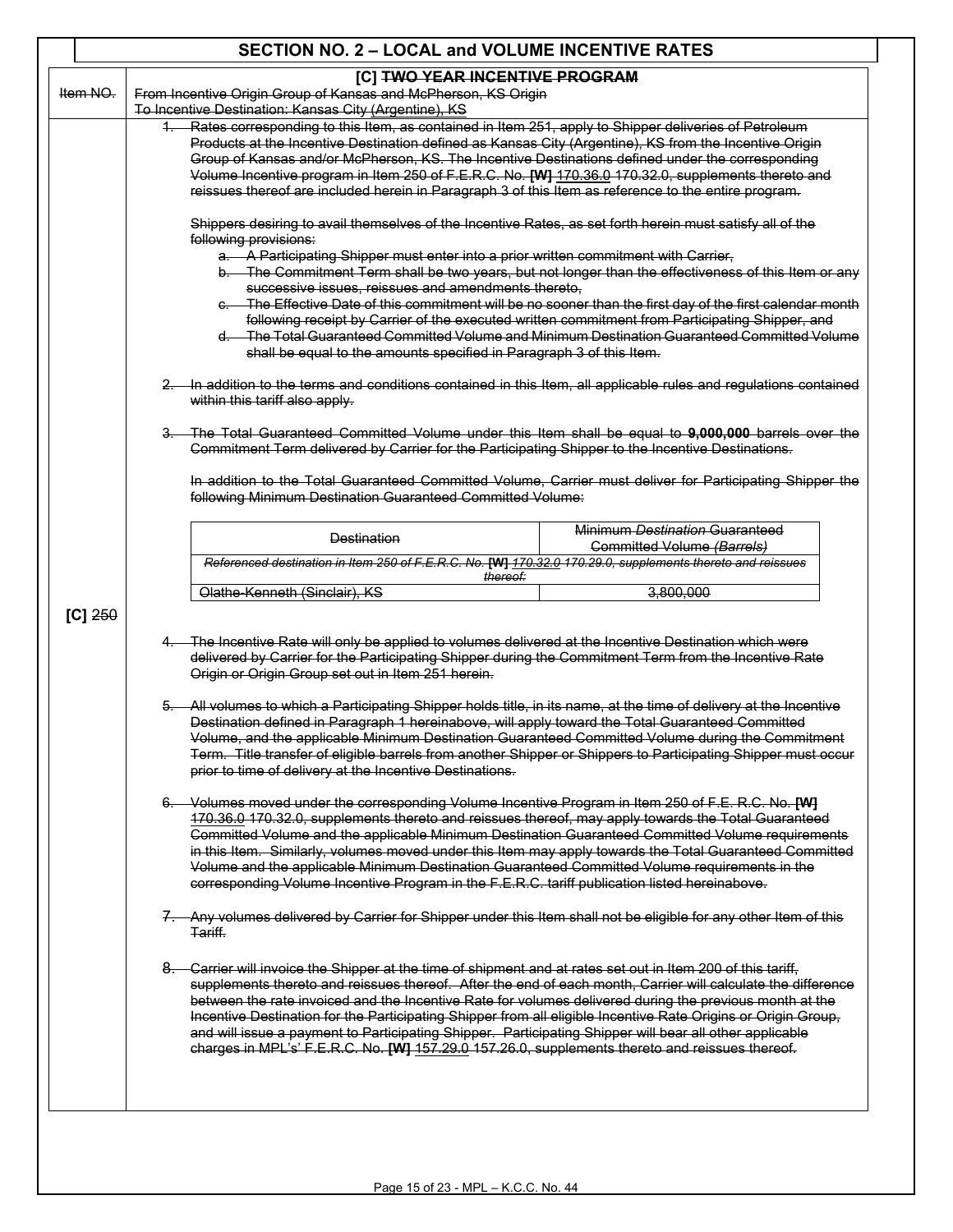## **SECTION NO. 2 – LOCAL and VOLUME INCENTIVE RATES**

| Item NO.                                 | From Incentive Origin Group of Kansas and McPherson, KS Origin<br>To Incentive Destination: Kansas City (Argentine), KS                                                                                                                                                                                                                                                                                                                                                                                                                                                                                                                                                                                                                                                                                                                                                                                                                                                                                                                                                                                                                                                                                                                                                                                                                                                                                                                                                                                                                                                                                                                                                                                                                                                                                                                                                                                                                                                                                                                                                                                                                 |
|------------------------------------------|-----------------------------------------------------------------------------------------------------------------------------------------------------------------------------------------------------------------------------------------------------------------------------------------------------------------------------------------------------------------------------------------------------------------------------------------------------------------------------------------------------------------------------------------------------------------------------------------------------------------------------------------------------------------------------------------------------------------------------------------------------------------------------------------------------------------------------------------------------------------------------------------------------------------------------------------------------------------------------------------------------------------------------------------------------------------------------------------------------------------------------------------------------------------------------------------------------------------------------------------------------------------------------------------------------------------------------------------------------------------------------------------------------------------------------------------------------------------------------------------------------------------------------------------------------------------------------------------------------------------------------------------------------------------------------------------------------------------------------------------------------------------------------------------------------------------------------------------------------------------------------------------------------------------------------------------------------------------------------------------------------------------------------------------------------------------------------------------------------------------------------------------|
|                                          |                                                                                                                                                                                                                                                                                                                                                                                                                                                                                                                                                                                                                                                                                                                                                                                                                                                                                                                                                                                                                                                                                                                                                                                                                                                                                                                                                                                                                                                                                                                                                                                                                                                                                                                                                                                                                                                                                                                                                                                                                                                                                                                                         |
| $[C]$ 250<br>$\left(\text{Cont.}\right)$ | 9. Carrier may increase the rates set out in Item 251 by the same percentage increase as the corresponding<br>origin to Kansas City (Fairfax), KS destination base rate in Item 200 herein. However, if Carrier elects not to<br>take an allowed increase in a given year, then it may take the cumulative increase from the previous<br>increase set forth in this Paragraph in subsequent Contract Years.<br>10. If required, the Shipper shall furnish security in a form satisfactory to Carrier and adequate and sufficient to<br>guarantee any payments, which may come due under this commitment<br>11. At the end of the Commitment Term, if Participating Shipper did not meet Minimum Destination Guaranteed<br>Committed Volume at the Olathe Kenneth (Sinclair), KS destination, then Participating Shipper will pay a<br>Destination Commitment Reversion equal to the difference between the Minimum Destination Guaranteed<br>Committed Volume requirement and the actual volume delivered to that destination during the Commitment<br>Term multiplied by the Incentive Rate defined in Item 251 of F.E.R.C. No. [W] 170.36.0 170.32.0,<br>supplements thereto and reissues thereof, from Oklahoma Central Origins to the Olathe-Kenneth (Sinclair),<br>KS destination in effect at the end of the Commitment Term.<br>12. In addition, if, at the end of the Commitment Term, the Participating Shipper did not meet the Total<br>Guaranteed Committed Volume, the Participating Shipper will pay a Total Commitment Reversion equal to<br>the difference between the Total Guaranteed Committed Volume requirement and the actual total volume<br>delivered to either Incentive Destination, less any volume at Olathe Kenneth (Sinclair), KS for which a<br>Destination Commitment Reversion has been paid, during the Commitment Term, multiplied by the<br>Incentive Rate defined in Item 251 of F.E.R.C. No. [W] 170.36.0 170.32.0, supplements thereto and<br>reissues thereof from Oklahoma Central Origin Group to the Kansas City (Argentine), KS destination in<br>effect at the end of the Commitment Term. |
|                                          | 13. Carrier shall not be obligated during any one calendar month to deliver more than one hundred twenty-five<br>percent (125%) of the prorated monthly Total Guaranteed Committed Volume, based on volumes set out in<br>Paragraph 3 above.<br>14. If a Participating Shipper fails to meet the Total Guaranteed Committed Volume or the Minimum Destination<br>Guaranteed Committed Volume, and that failure is the direct result of the Carrier's inability to provide<br>service, the Total Guaranteed Committed Volume and/or the Minimum Destination Guaranteed Committed<br>Volume, shall be reduced prorata on a day for day basis for each day that the Carrier was unable to provide<br>service. The Participating Shipper must assert its claim of Carrier's failure to provide service in writing to<br>Carrier within the first ten (10) days of the month following the event of Carrier's failure to provide service.<br>The Participating Shipper will bear the burden of proof in showing that Carrier's failure to provide service<br>did, in fact, result in the Participating Shipper's failure to meet its commitment obligations.<br><u>15. In the event Participating Shipper experiences Force Majeure that delays delivery of product to Carrier at</u><br>point of origin, Carrier may, at its sole discretion, upon written notification of circumstances from Participating<br>Shipper, extend the Commitment Term. Such extension period shall in no event, individually or cumulatively,<br>exceed a total of thirty (30) days over the Commitment Term. Force Majeure shall mean acts of God, strikes,<br>lockouts, or other industrial disturbances, acts of public enemy, wars, terrorists, insurrections, riots, lightning,<br>earthquakes, fires, floods, storms, washouts and any other causes, not within the control of Participating<br>Shipper.                                                                                                                                                                                                                                                 |
|                                          | <b>TWO-YEAR INCENTIVE RATES</b>                                                                                                                                                                                                                                                                                                                                                                                                                                                                                                                                                                                                                                                                                                                                                                                                                                                                                                                                                                                                                                                                                                                                                                                                                                                                                                                                                                                                                                                                                                                                                                                                                                                                                                                                                                                                                                                                                                                                                                                                                                                                                                         |

| <del>*************************</del> **<br>(Rates in Cents Per Barrel)<br>[D] Decrease. All rates in this item are decreased. |                                                                            |    |             |  |
|-------------------------------------------------------------------------------------------------------------------------------|----------------------------------------------------------------------------|----|-------------|--|
| <b>ITEM</b><br>NO.                                                                                                            | <b>FROM</b>                                                                | ŦΘ | <b>RATE</b> |  |
| 251                                                                                                                           | <b>KANSAS</b><br>(Coffeyville or El Dorado)<br>Kansas City (Argentine), KS |    | [C]         |  |
|                                                                                                                               | McPherson, KS                                                              |    | [C]         |  |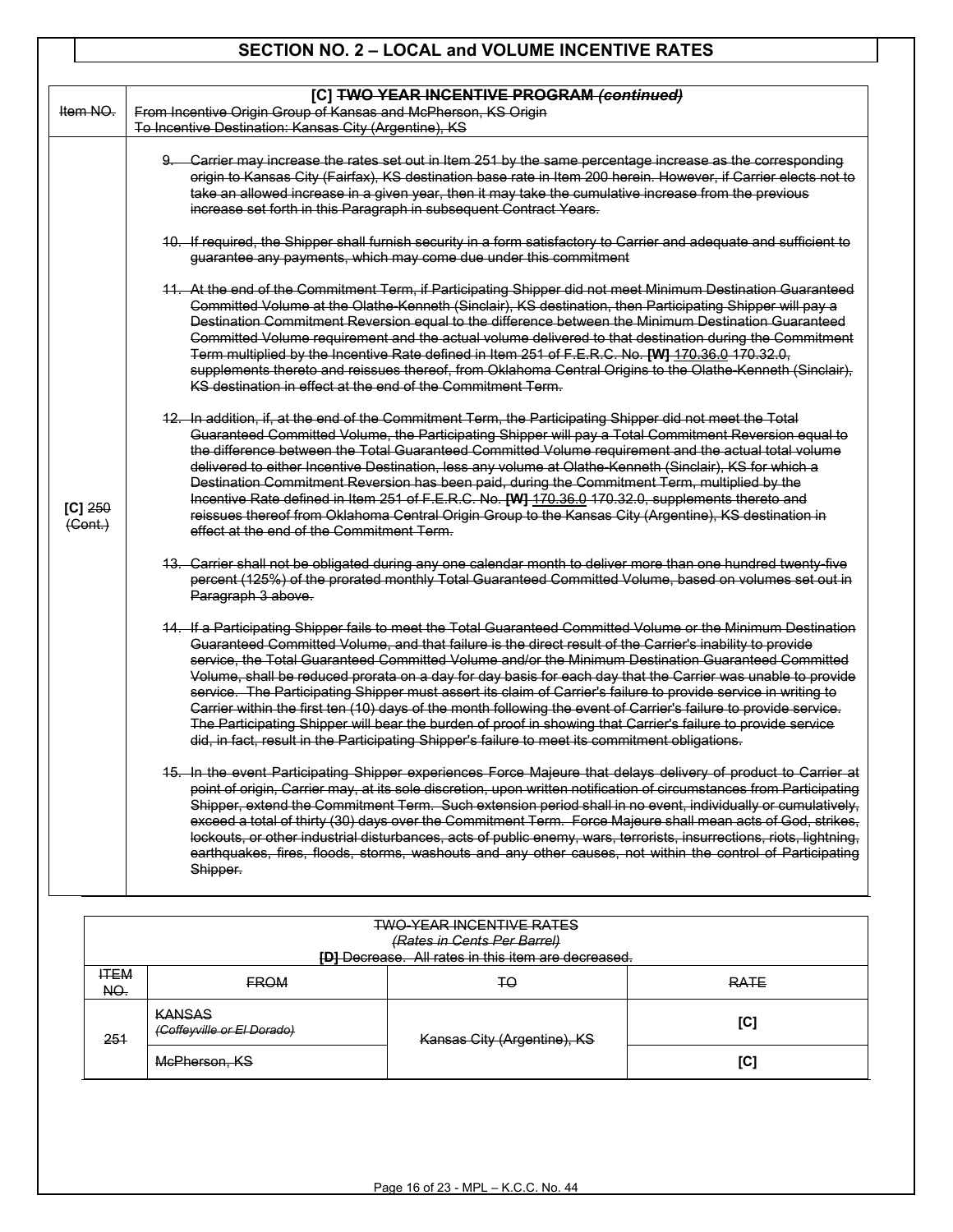| <b>SECTION NO. 2 - LOCAL and VOLUME INCENTIVE RATES</b> |                                                                                                                                                                                                                                                                                                                                                                                                                                                                                                                                                                                                                                                                                                                                                                                                                                                                                                                                                                                                                                                                                                                                                                                                                                                                                                                                                                                                                                                                                                                                                                                                                                                                                                                                                                                                                                                                                                                                                                                                                                                                                                                                                                                                                                                                                                                                                                                                                                                                                            |  |  |  |  |
|---------------------------------------------------------|--------------------------------------------------------------------------------------------------------------------------------------------------------------------------------------------------------------------------------------------------------------------------------------------------------------------------------------------------------------------------------------------------------------------------------------------------------------------------------------------------------------------------------------------------------------------------------------------------------------------------------------------------------------------------------------------------------------------------------------------------------------------------------------------------------------------------------------------------------------------------------------------------------------------------------------------------------------------------------------------------------------------------------------------------------------------------------------------------------------------------------------------------------------------------------------------------------------------------------------------------------------------------------------------------------------------------------------------------------------------------------------------------------------------------------------------------------------------------------------------------------------------------------------------------------------------------------------------------------------------------------------------------------------------------------------------------------------------------------------------------------------------------------------------------------------------------------------------------------------------------------------------------------------------------------------------------------------------------------------------------------------------------------------------------------------------------------------------------------------------------------------------------------------------------------------------------------------------------------------------------------------------------------------------------------------------------------------------------------------------------------------------------------------------------------------------------------------------------------------------|--|--|--|--|
| Item NO.                                                | <b>[N] TEMPORARY INCENTIVE PROGRAM</b><br>From Incentive Origin Group of Kansas and McPherson, KS Origin<br>To Incentive Destination: Kansas City (Argentine), KS                                                                                                                                                                                                                                                                                                                                                                                                                                                                                                                                                                                                                                                                                                                                                                                                                                                                                                                                                                                                                                                                                                                                                                                                                                                                                                                                                                                                                                                                                                                                                                                                                                                                                                                                                                                                                                                                                                                                                                                                                                                                                                                                                                                                                                                                                                                          |  |  |  |  |
| $[N]$ 255                                               | 1. Rates corresponding to this Item, as contained in Item 256, apply to Shipper deliveries of Petroleum<br>Products at the Incentive Destination defined as Kansas City (Argentine), KS from the Incentive Origin<br>Group of Kansas and/or McPherson, KS. The Incentive Destinations defined under the corresponding<br>Volume Incentive program in Item 255 of F.E.R.C. No. 170.37.0, supplements thereto and reissues thereof<br>are included herein in Paragraph 3 of this Item as reference to the entire program.<br>To qualify for the Incentive Rates in this Item, a shipper must ship and deliver, for its own account, at least<br>325,000 Barrels of Petroleum Products in a given month from any Incentive Origin to any Incentive<br>Destination (the "Overall Monthly Threshold"), of which at least 100,000 Barrels of Petroleum Products in a<br>given month to the referenced destination in Item 255 of F.E.R.C. No. 170.37.0, supplements thereto and<br>reissues thereof, Olathe-Kenneth (Sinclair), KS from the Incentive Origins (the "Olathe Monthly Threshold").<br>Any shipper who meets this volume requirement in a given month shall qualify for the Incentive Rates for<br>such month.<br>In addition to the terms and conditions contained in this Item, all applicable rules and regulations contained<br>2.<br>within this tariff also apply.<br>3. Volumes moved under the corresponding Temporary Incentive Program in Item 255 of F.E. R.C. No.<br>170.37.0. supplements thereto and reissues thereof, shall count toward the Overall Monthly Threshold and.<br>if shipped to the Olathe-Kenneth (Sinclair), KS destination, the Olathe Monthly Threshold.<br>4. Any volumes delivered by Carrier for Shipper under this Item shall not be eligible for any other Item of this<br>Tariff.<br>5. Carrier will invoice the Shipper at the time of shipment and at rates set out in Item 200 of this tariff.<br>supplements thereto and reissues thereof. After the end of each month, Carrier will calculate the difference<br>between the rate invoiced and the Incentive Rate for volumes delivered during the previous month at the<br>Incentive Destination for the Participating Shipper from all eligible Incentive Rate Origins or Origin Group,<br>and will issue a payment to Participating Shipper. Participating Shipper will bear all other applicable<br>charges in MPL's' F.E.R.C. No. 157.29.1. supplements thereto and reissues thereof. |  |  |  |  |

| <b>INI TEMPORARY INCENTIVE RATES</b><br>(Rates in Cents Per Barrel)<br><b>INI</b> New. All rates in this item are new. |                                             |                             |              |  |
|------------------------------------------------------------------------------------------------------------------------|---------------------------------------------|-----------------------------|--------------|--|
| <u>ITEM</u><br><u>NO.</u>                                                                                              | <b>FROM</b>                                 | <u>TO</u>                   | <b>RATE</b>  |  |
| [ <b>M</b> ]<br>256                                                                                                    | <b>KANSAS</b><br>(Coffeyville or El Dorado) | Kansas City (Argentine), KS | $[N]$ 145.51 |  |
|                                                                                                                        | McPherson, KS                               |                             | IN1 158.71   |  |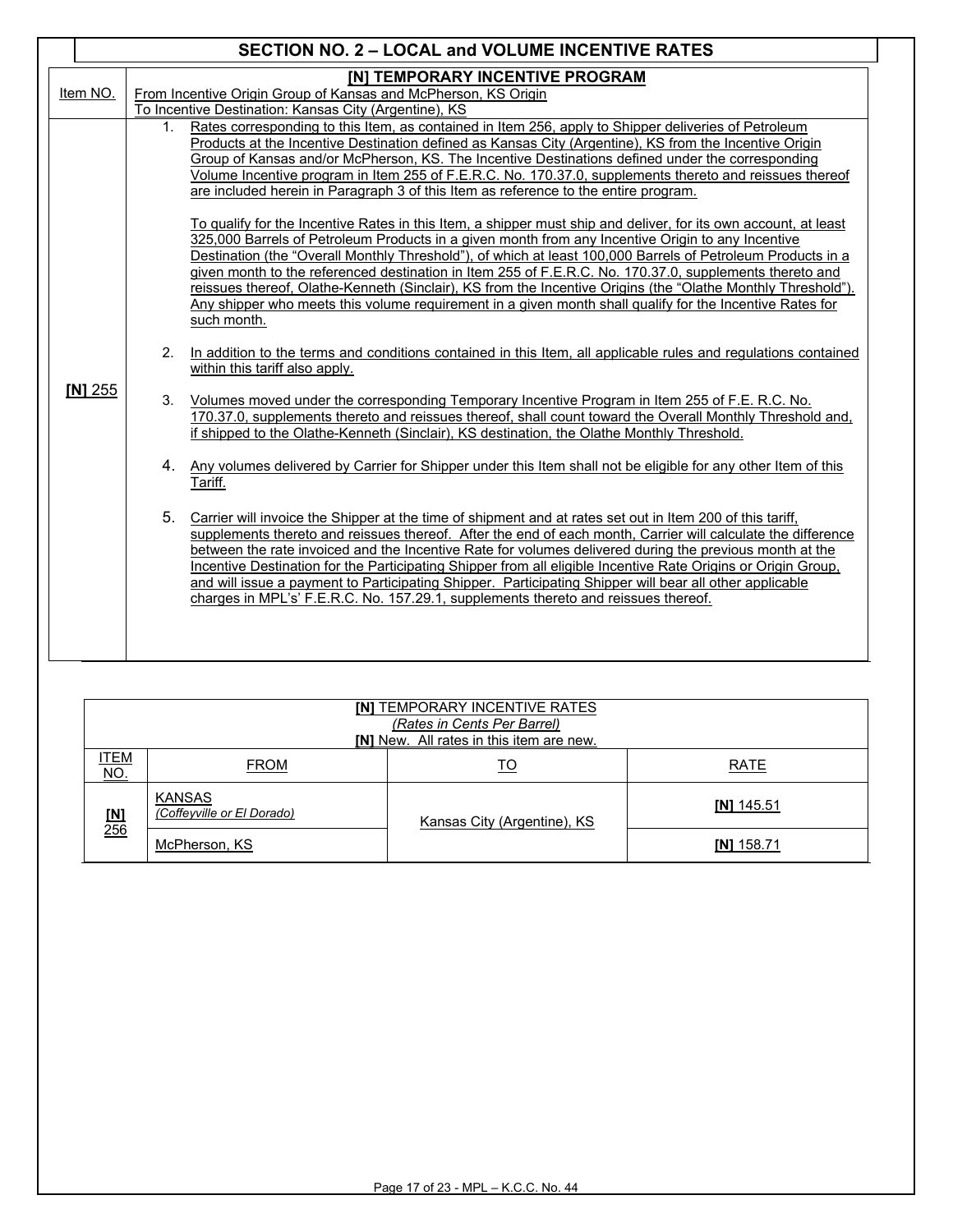|                    | <b>SECTION NO. 2 - LOCAL and VOLUME INCENTIVE RATES (continued)</b>                                                                                                                                                                                                                                                                                                                                                                                                                                                                                                                                                                                                                                                                                                                                                                                                                           |                                                                                                                                                                                                                                                                                                                                                                                                                                                                                                                                                                                                                                             |                                                                                                    |  |  |
|--------------------|-----------------------------------------------------------------------------------------------------------------------------------------------------------------------------------------------------------------------------------------------------------------------------------------------------------------------------------------------------------------------------------------------------------------------------------------------------------------------------------------------------------------------------------------------------------------------------------------------------------------------------------------------------------------------------------------------------------------------------------------------------------------------------------------------------------------------------------------------------------------------------------------------|---------------------------------------------------------------------------------------------------------------------------------------------------------------------------------------------------------------------------------------------------------------------------------------------------------------------------------------------------------------------------------------------------------------------------------------------------------------------------------------------------------------------------------------------------------------------------------------------------------------------------------------------|----------------------------------------------------------------------------------------------------|--|--|
| <b>ITEM</b><br>NO. |                                                                                                                                                                                                                                                                                                                                                                                                                                                                                                                                                                                                                                                                                                                                                                                                                                                                                               | <b>TEN-YEAR INCENTIVE PROGRAM</b><br>From Incentive Origins: Kansas and McPherson, KS Origins<br>To Incentive Destinations: Kansas City, KS (Fairfax and/or Olathe) and Wichita, KS                                                                                                                                                                                                                                                                                                                                                                                                                                                         |                                                                                                    |  |  |
|                    |                                                                                                                                                                                                                                                                                                                                                                                                                                                                                                                                                                                                                                                                                                                                                                                                                                                                                               | 1. Rates corresponding to this Item (Item 266: Ten Year Incentive Rates herein) apply to Supplier deliveries of<br>Petroleum Products at the Incentive Destinations from any Incentive Rate Origins or Origin Groups as defined in<br>Item 266 herein. The Incentive Destinations defined under the corresponding Volume Incentive program in Item<br>165, F.E.R.C. No. [W] 170.37.0 470.36.9, supplements thereto and reissues thereof are included herein in<br>Paragraph 3 of this Item as reference to the entire program.                                                                                                              |                                                                                                    |  |  |
|                    | Any Supplier, the authorized party via Carrier's ATLAS system who delivers Petroleum Products out of the system,<br>desiring to avail themselves of the Incentive Rates as set forth herein must satisfy all of the following provisions to<br>be a "Participating Supplier":<br>a) A Participating Supplier must enter into a prior written commitment with Carrier,<br>b) The Commitment Term shall be ten-years (120 months), but not longer than the effectiveness of this Item<br>or any successive issues, reissues and amendments thereto,<br>The Effective Date of this commitment will be no sooner than the first day of the first calendar month<br>C)<br>following receipt by Carrier of the executed written commitment from Participating Supplier, and.<br>The Total Guaranteed Committed Volume shall be equal to the amounts specified in Paragraph 3 of this<br>d)<br>Item. |                                                                                                                                                                                                                                                                                                                                                                                                                                                                                                                                                                                                                                             |                                                                                                    |  |  |
|                    | 2.                                                                                                                                                                                                                                                                                                                                                                                                                                                                                                                                                                                                                                                                                                                                                                                                                                                                                            | In addition to the terms and conditions contained in this Item, all applicable rules and regulations contained within<br>this tariff also apply.                                                                                                                                                                                                                                                                                                                                                                                                                                                                                            |                                                                                                    |  |  |
|                    | 3.                                                                                                                                                                                                                                                                                                                                                                                                                                                                                                                                                                                                                                                                                                                                                                                                                                                                                            | The Total Guaranteed Committed Volume under this Item shall be equal to 90,885,500 barrels over the ten year<br>(120 month) Commitment Term. The Total Guaranteed Committed Volume shall be comprised of all the barrels<br>delivered by Carrier for the Participating Supplier to the following Carrier destinations.                                                                                                                                                                                                                                                                                                                      |                                                                                                    |  |  |
|                    |                                                                                                                                                                                                                                                                                                                                                                                                                                                                                                                                                                                                                                                                                                                                                                                                                                                                                               | Incentive Destinations:<br>Kansas City, KS (Fairfax and/or Olathe)<br>± Wichita, KS                                                                                                                                                                                                                                                                                                                                                                                                                                                                                                                                                         |                                                                                                    |  |  |
| 265                |                                                                                                                                                                                                                                                                                                                                                                                                                                                                                                                                                                                                                                                                                                                                                                                                                                                                                               | (Referenced Incentive Destinations in Item 165, F.E.R.C. No. [W] 170.37.0 470.36.0, supplements thereto and reissues thereof)<br>Des Moines, IA<br>Omaha (MPL), NE<br>Tulsa, OK                                                                                                                                                                                                                                                                                                                                                                                                                                                             |                                                                                                    |  |  |
|                    |                                                                                                                                                                                                                                                                                                                                                                                                                                                                                                                                                                                                                                                                                                                                                                                                                                                                                               | In addition to the Total Guaranteed Committed Volume requirement, Carrier must deliver for Participating Supplier<br>a Minimum Two-Year (24 month) Destination Guaranteed Committed Volume equal to 18,177,000 comprised of<br>the following Incentive Destinations over a consecutive two-year (24 month) period.                                                                                                                                                                                                                                                                                                                          |                                                                                                    |  |  |
|                    |                                                                                                                                                                                                                                                                                                                                                                                                                                                                                                                                                                                                                                                                                                                                                                                                                                                                                               | <b>Incentive Destinations</b>                                                                                                                                                                                                                                                                                                                                                                                                                                                                                                                                                                                                               | Minimum Two-Year (24 month)<br><b>Destination Guaranteed</b><br><b>Committed Volumes (barrels)</b> |  |  |
|                    |                                                                                                                                                                                                                                                                                                                                                                                                                                                                                                                                                                                                                                                                                                                                                                                                                                                                                               | Kansas City, KS (Fairfax and/or Olathe)                                                                                                                                                                                                                                                                                                                                                                                                                                                                                                                                                                                                     | 9,855,000                                                                                          |  |  |
|                    |                                                                                                                                                                                                                                                                                                                                                                                                                                                                                                                                                                                                                                                                                                                                                                                                                                                                                               | ± Wichita, KS                                                                                                                                                                                                                                                                                                                                                                                                                                                                                                                                                                                                                               | 2,190,000                                                                                          |  |  |
|                    |                                                                                                                                                                                                                                                                                                                                                                                                                                                                                                                                                                                                                                                                                                                                                                                                                                                                                               | (Referenced Incentive Destinations in Item 165, F.E.R.C. No. [W] 170.37.0 470.36.0, supplements thereto and<br>reissues thereof)                                                                                                                                                                                                                                                                                                                                                                                                                                                                                                            |                                                                                                    |  |  |
|                    |                                                                                                                                                                                                                                                                                                                                                                                                                                                                                                                                                                                                                                                                                                                                                                                                                                                                                               | Des Moines, IA                                                                                                                                                                                                                                                                                                                                                                                                                                                                                                                                                                                                                              | 1,204,500                                                                                          |  |  |
|                    |                                                                                                                                                                                                                                                                                                                                                                                                                                                                                                                                                                                                                                                                                                                                                                                                                                                                                               | Omaha (MPL), NE                                                                                                                                                                                                                                                                                                                                                                                                                                                                                                                                                                                                                             | 547,500                                                                                            |  |  |
|                    |                                                                                                                                                                                                                                                                                                                                                                                                                                                                                                                                                                                                                                                                                                                                                                                                                                                                                               | Tulsa, OK                                                                                                                                                                                                                                                                                                                                                                                                                                                                                                                                                                                                                                   | 4,380,000                                                                                          |  |  |
|                    |                                                                                                                                                                                                                                                                                                                                                                                                                                                                                                                                                                                                                                                                                                                                                                                                                                                                                               | TOTAL Minimum Two-year (24 month) Commitment                                                                                                                                                                                                                                                                                                                                                                                                                                                                                                                                                                                                | 18,177,000                                                                                         |  |  |
|                    | 4.                                                                                                                                                                                                                                                                                                                                                                                                                                                                                                                                                                                                                                                                                                                                                                                                                                                                                            | Qualifying volumes that will apply toward the Total Guaranteed Committed Volume and the Minimum Two-Year<br>(24 month) Destination Guaranteed Committed Volume obligation during the Commitment Term shall include:                                                                                                                                                                                                                                                                                                                                                                                                                         |                                                                                                    |  |  |
|                    |                                                                                                                                                                                                                                                                                                                                                                                                                                                                                                                                                                                                                                                                                                                                                                                                                                                                                               | a) All volumes delivered from any Origin at the Incentive Destinations defined in Paragraph 3 by Carrier for<br>the Participating Supplier, and<br>b) All volumes delivered from any Origin at the Incentive Destinations defined in Paragraph 3 by Carrier for<br>a supplier other than Participating Supplier, for which the volume is delivered to a final destination owned<br>by the Participating Supplier and who is identified as the consignee on the bill of lading. Carrier may<br>require Participating Supplier to provide satisfactory documentation for verification of any volumes<br>delivered pursuant to this provision. |                                                                                                    |  |  |

Τ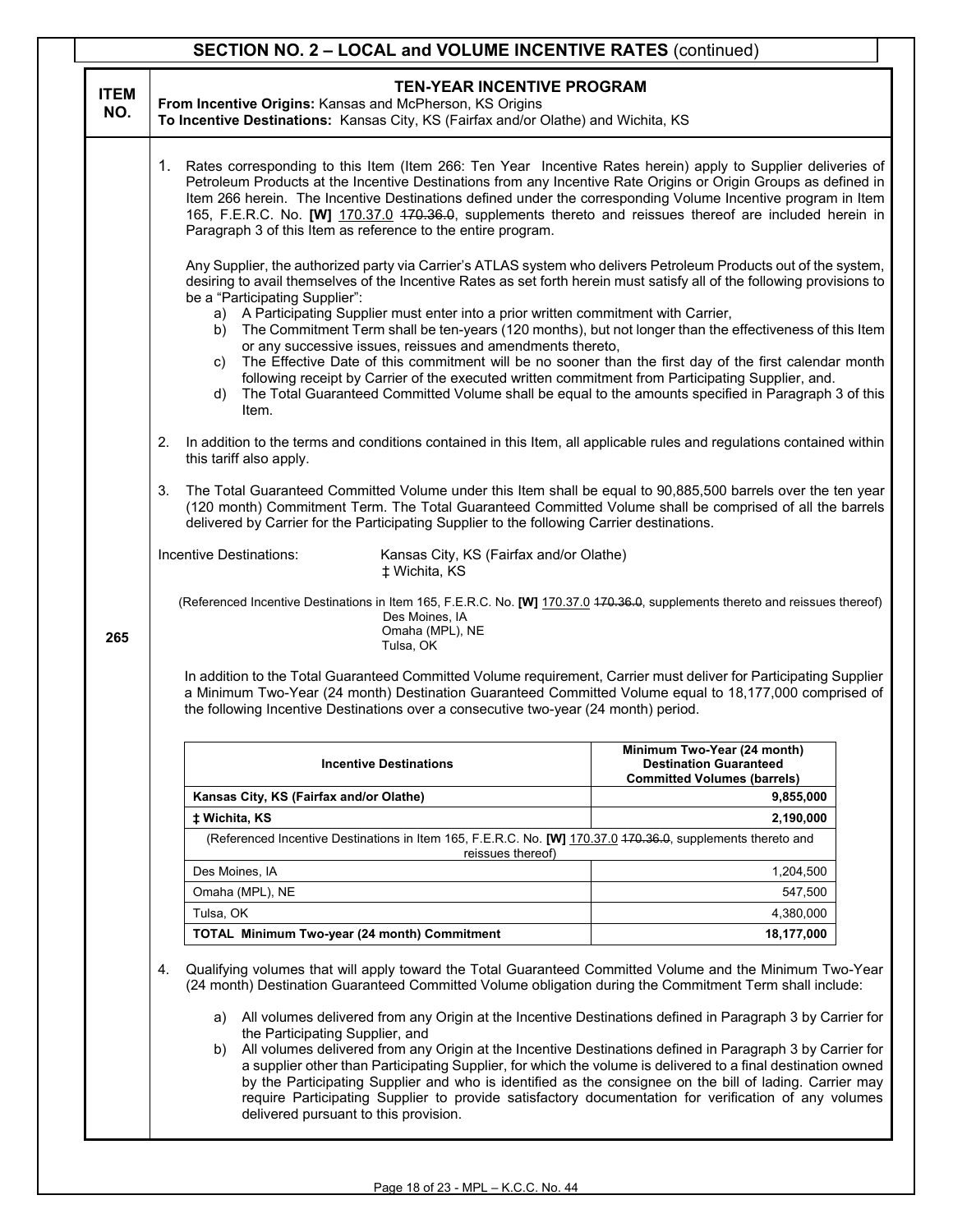## **SECTION NO. 2 – LOCAL and VOLUME INCENTIVE RATES** (continued)

| <b>ITEM</b>    | <b>TEN-YEAR INCENTIVE PROGRAM (continued)</b> |                                                                                                                                                                                                                                                                                                                                                                                                                                                                                                                                                                                                                                                                                                                                                                                                                                                                                                                                                                                                                                                                                                           |  |  |
|----------------|-----------------------------------------------|-----------------------------------------------------------------------------------------------------------------------------------------------------------------------------------------------------------------------------------------------------------------------------------------------------------------------------------------------------------------------------------------------------------------------------------------------------------------------------------------------------------------------------------------------------------------------------------------------------------------------------------------------------------------------------------------------------------------------------------------------------------------------------------------------------------------------------------------------------------------------------------------------------------------------------------------------------------------------------------------------------------------------------------------------------------------------------------------------------------|--|--|
| NO.            |                                               | From Incentive Origins: Kansas and McPherson, KS Origins<br>To Incentive Destinations: Kansas City, KS (Fairfax and/or Olathe) and Wichita, KS                                                                                                                                                                                                                                                                                                                                                                                                                                                                                                                                                                                                                                                                                                                                                                                                                                                                                                                                                            |  |  |
|                | 5.                                            | Any volumes delivered by Carrier for Supplier under this Item shall not be eligible for any other volume incentive<br>program.                                                                                                                                                                                                                                                                                                                                                                                                                                                                                                                                                                                                                                                                                                                                                                                                                                                                                                                                                                            |  |  |
|                | 6.                                            | Volumes moved under the corresponding Volume Incentive Program in Item 165 of F.E.R.C. No. [W] 170.37.0<br>470.36.0, and Item 265 of O.C.C. No. 14.20.0, supplements thereto and reissues thereof, may apply towards<br>the Total Guaranteed Committed Volumes and the Minimum Two-Year (24 month) Destination Guaranteed<br>Committed Volumes in this Item. Similarly, volumes moved under this Item may apply towards the Total<br>Guaranteed Committed Volume and the Minimum Two-Year (24 month) Destination Guaranteed Committed<br>Volume in the corresponding Volume Incentive Program in the tariff publications listed hereinabove,<br>supplements thereto and reissues thereof.                                                                                                                                                                                                                                                                                                                                                                                                                 |  |  |
|                | 7.                                            | The Incentive Rate will be applied only to volumes delivered by Carrier for Participating Supplier that<br>Participating Supplier is the named supplier at the Incentive Destinations defined in Paragraph 3 from the<br>eligible Incentive Rate Origins or Origin Groups as defined in Item 266 herein during the Commitment Term.<br>No volumes that qualify under 4. (b) above will receive the Incentive Rate.                                                                                                                                                                                                                                                                                                                                                                                                                                                                                                                                                                                                                                                                                        |  |  |
|                | 8.                                            | Carrier may adjust the Incentive Rates set out in Item 266 at any time by the same percentage change as the<br>corresponding base rate is adjusted. If Carrier elects not to take an allowed increase in a given year, Carrier<br>may take the cumulative allowed increases in any subsequent year. Adjustment of the Incentive Rates is<br>contingent upon the effectiveness of such rates as allowed by the Federal Energy Regulatory Commission. If<br>for any reason, the Federal Energy Regulatory Commission orders an investigation or suspension of Carrier's<br>tariff, Carrier shall have the right to terminate its obligations under this Item by providing sixty (60) days written<br>notice to Participating Supplier. Carrier may terminate this commitment as to any Incentive Destination upon<br>ninety (90) days prior written notice if the Carrier sells any or all of its pipelines connecting or supplying the<br>Incentive Destination and such sale would significantly impair Carrier's ability to perform its obligations as to<br>such Incentive Destination under this Item. |  |  |
| 265<br>(Cont.) | 9.                                            | Carrier will invoice at the time of shipment and at rates set out in Item 200 of this tariff. After the end of each<br>month, Carrier will calculate the difference between the rate invoiced and the applicable Incentive Rate defined<br>in Item 266 for volumes delivered in Participating Supplier's name during the previous month at the Incentive<br>Destinations from all eligible Incentive Rate Origins or Origin Groups, and will issue a payment to Participating<br>Supplier.                                                                                                                                                                                                                                                                                                                                                                                                                                                                                                                                                                                                                |  |  |
|                |                                               | 10. At the end of each two-year (24 month) period from the commitment Effective Date, if the Participating Supplier<br>did not meet the Minimum Two-Year (24 month) Destination Guaranteed Committed Volume at one or more<br>Destinations, the Participating Supplier will pay a Commitment Reversion equal to the difference between the<br>total Minimum Two-Year (24 month) Destination Guaranteed Committed Volume for each Destination<br>requirement and the actual qualifying volumes, as defined in Paragraph 4(a) and 4(b) above, delivered to that<br>Destination during the two-year (24 month) period multiplied by the Incentive Rate defined in Item 166 of<br>F.E.R.C. No. [W] 170.37.0 470.36.0, supplements thereto and reissues thereof, from Kansas Origins to the<br>respective Destination in effect at the end of the two-year (24 month) period. No volumes shall be carried<br>forward to meet the Minimum Two-Year (24 month) Destination Guaranteed Committed Volume in subsequent<br>years.                                                                                   |  |  |
|                |                                               | 11. Carrier shall not be obligated during any one calendar month to deliver more than one hundred fifty percent<br>(150%) of the prorated monthly Minimum Two-Year (24 month) Destination Guaranteed Committed Volume,<br>based on volumes set out in Paragraph 3 above.                                                                                                                                                                                                                                                                                                                                                                                                                                                                                                                                                                                                                                                                                                                                                                                                                                  |  |  |
|                |                                               | 12. If a Participating Supplier fails to meet the Minimum Two-Year (24 month) Destination Guaranteed Committed<br>Volume, and that failure is the direct result of the Carrier's inability to provide service, the Total Guaranteed<br>Committed Volume and/or the Minimum Two-Year (24 month) Destination Guaranteed Committed Volume,<br>shall be reduced prorata on a day for day basis for each day that the Carrier was unable to provide service.<br>The Participating Supplier must assert its claim of Carrier's failure to provide service in writing to Carrier within<br>the first ten (10) days of the month following the event of Carrier's failure to provide service. The Participating<br>Supplier will bear the burden of proof in showing that Carrier's failure to provide service did, in fact, result in<br>the Participating Supplier's failure to meet its commitment obligations.                                                                                                                                                                                                |  |  |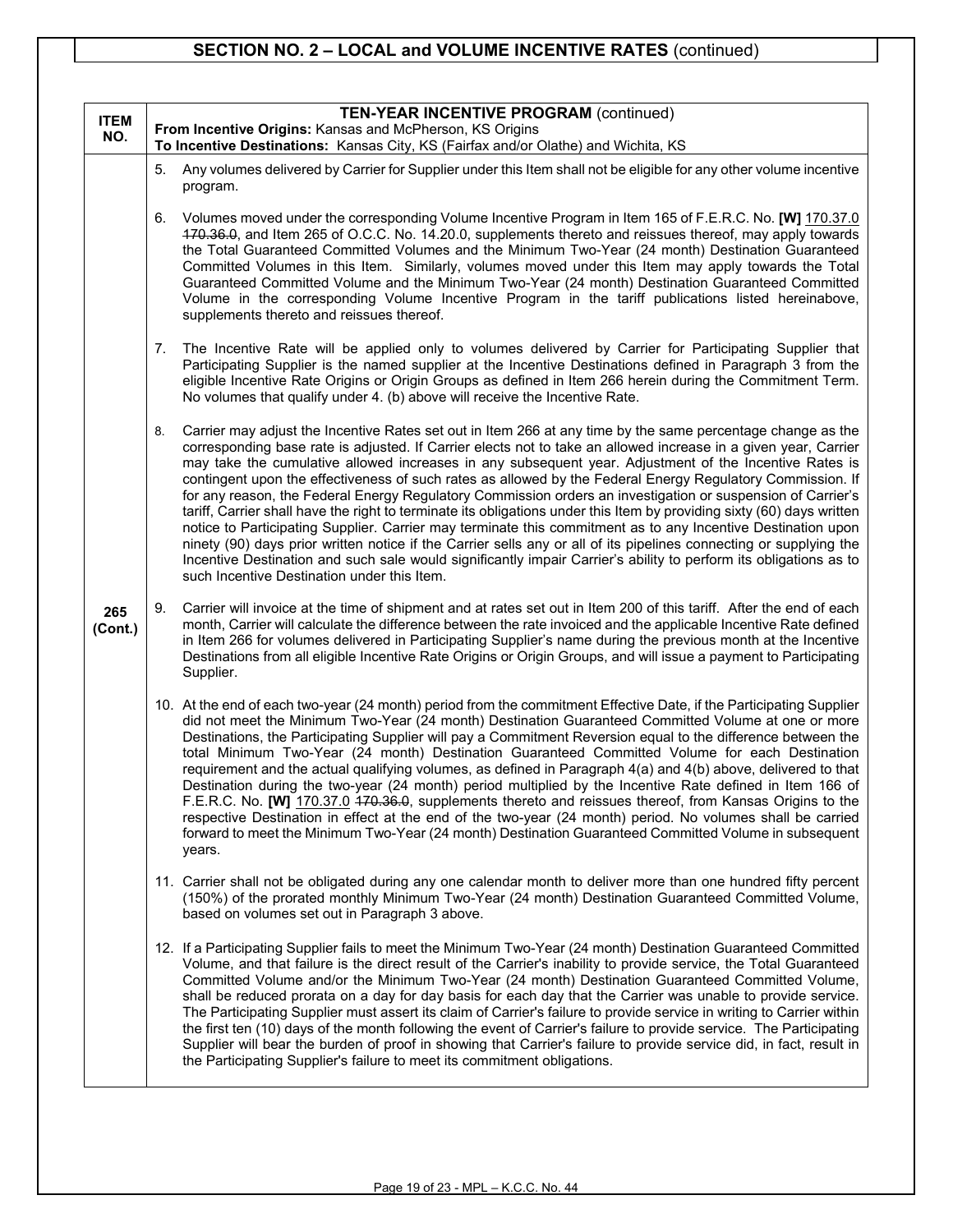| <b>SECTION NO. 2 - LOCAL and VOLUME INCENTIVE RATES (continued)</b> |                                                                                                                                                                                                                                                                                                                                                                                                                                                                                                                                                                                                                                                                                                                                                                                                          |  |  |
|---------------------------------------------------------------------|----------------------------------------------------------------------------------------------------------------------------------------------------------------------------------------------------------------------------------------------------------------------------------------------------------------------------------------------------------------------------------------------------------------------------------------------------------------------------------------------------------------------------------------------------------------------------------------------------------------------------------------------------------------------------------------------------------------------------------------------------------------------------------------------------------|--|--|
| <b>ITEM</b><br>NO.                                                  | <b>TEN-YEAR INCENTIVE PROGRAM (continued)</b><br><b>From Incentive Origins: Kansas and McPherson, KS Origins</b><br>To Incentive Destinations: Kansas City, KS (Fairfax and/or Olathe) and Wichita, KS                                                                                                                                                                                                                                                                                                                                                                                                                                                                                                                                                                                                   |  |  |
| 265                                                                 | 13. In the event Participating Supplier withdraws all business activities as a result of the sale of assets to a non-<br>affiliated third party within a market area defined herein, Participating Supplier shall provide to Carrier, a 90<br>day prior written notification of such sale and/or event. The notification must detail the circumstances involved<br>in the exiting of the defined market area. Upon Carrier's receipt of notification, Carrier shall reduce the Total<br>Guaranteed Committed Volume and/or the Minimum Two-Year (24 month) Destination Guaranteed Committed<br>Volume for the defined market area on a prorated basis. The Commitment Reversion defined in paragraph<br>10 herein, shall be administered on a prorated basis subject to the provisions of this paragraph |  |  |
| (Cont.)                                                             | 14. In the event Participating Supplier experiences Force Majeure that delays delivery of product to Carrier at point<br>of origin, Carrier may, at its sole discretion, upon written notification of circumstances from Participating<br>Supplier, extend the Commitment Term. Such extension period shall in no event, individually or cumulatively,<br>exceed a total of thirty (30) days over the Commitment Term. Force Majeure shall mean acts of God, strikes,<br>lockouts, or other industrial disturbances, acts of public enemy, wars, terrorists, insurrections, riots, lightning,<br>earthquakes, fires, floods, storms, washouts and any other causes, not within the control of Participating<br>Supplier.                                                                                 |  |  |

| <b>TEN-YEAR INCENTIVE RATES</b><br>(Rates in Cents Per Barrel)<br>[U] Unchanged. All rates on this page are unchanged. |                                         |                                            |               |                 |
|------------------------------------------------------------------------------------------------------------------------|-----------------------------------------|--------------------------------------------|---------------|-----------------|
| <b>Item</b><br>No.                                                                                                     | TO                                      | Kansas Origins<br>Coffeyville<br>El Dorado | McPherson, KS | Coffeyville, KS |
| 266                                                                                                                    | Kansas City, KS (Fairfax and/or Olathe) | 119.45                                     | 129.33        |                 |
|                                                                                                                        | ± Wichita, KS                           |                                            |               | 59.21           |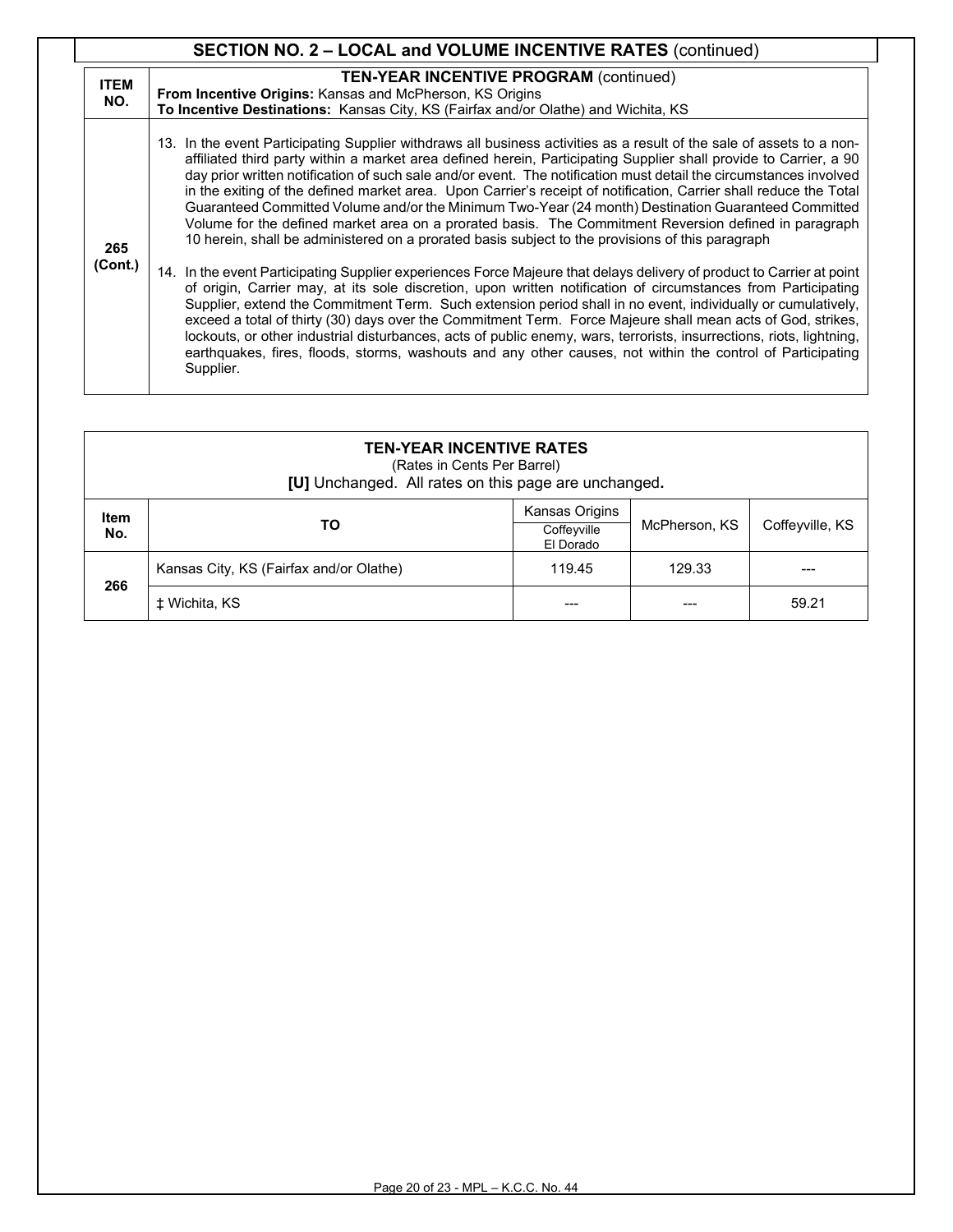## **SECTION NO. 2 – LOCAL and VOLUME INCENTIVE RATES** (continued)

| <b>ITEM</b><br>NO.                                                                                                                                                                                                                                                                                                                                                                                                                                                                                                                                                                                                                                                                                                                                                                                                                                                                                                                                                                                                                                                                                                                                                                                                                                                                                                                                                                     | <b>TEN-YEAR TIER INCENTIVE PROGRAM</b><br>From Kansas and McPherson, KS Origins                                                                                                                                                                                                                                                                                                                                                                                                                                                                                                                                                                                                                                                                                                                                                                                                                                                                                                                                                                                                                                                                                                                                                                                                                                                                                                                                                                                              |                                                                                                                                                                                                                 |                                           |                                                                           |  |
|----------------------------------------------------------------------------------------------------------------------------------------------------------------------------------------------------------------------------------------------------------------------------------------------------------------------------------------------------------------------------------------------------------------------------------------------------------------------------------------------------------------------------------------------------------------------------------------------------------------------------------------------------------------------------------------------------------------------------------------------------------------------------------------------------------------------------------------------------------------------------------------------------------------------------------------------------------------------------------------------------------------------------------------------------------------------------------------------------------------------------------------------------------------------------------------------------------------------------------------------------------------------------------------------------------------------------------------------------------------------------------------|------------------------------------------------------------------------------------------------------------------------------------------------------------------------------------------------------------------------------------------------------------------------------------------------------------------------------------------------------------------------------------------------------------------------------------------------------------------------------------------------------------------------------------------------------------------------------------------------------------------------------------------------------------------------------------------------------------------------------------------------------------------------------------------------------------------------------------------------------------------------------------------------------------------------------------------------------------------------------------------------------------------------------------------------------------------------------------------------------------------------------------------------------------------------------------------------------------------------------------------------------------------------------------------------------------------------------------------------------------------------------------------------------------------------------------------------------------------------------|-----------------------------------------------------------------------------------------------------------------------------------------------------------------------------------------------------------------|-------------------------------------------|---------------------------------------------------------------------------|--|
|                                                                                                                                                                                                                                                                                                                                                                                                                                                                                                                                                                                                                                                                                                                                                                                                                                                                                                                                                                                                                                                                                                                                                                                                                                                                                                                                                                                        | To Kansas City (Santa Fe), KS<br>Rates corresponding to this Item (Item 291: First Tier Incentive Rates and Item 292: Second Tier Incentive<br>1.<br>Rates herein) apply to deliveries of Petroleum Products to the Incentive Destinations from any Incentive Rate<br>Origin or Origin Group as defined in Items 291 and 292 herein. The Incentive Destinations under this Item shall<br>be defined as any of Carrier's destinations identified in Paragraph 3 of this Item.<br>Shippers desiring to avail themselves of the Incentive Rates, as set forth herein must satisfy all of the following<br>provisions.<br>Shippers must enter into a prior written commitment with Carrier.<br>$\bullet$<br>The Commitment Term shall be one-hundred twenty (120) months, but not longer than the<br>$\bullet$<br>effectiveness of this Item or any successive issues, reissues and amendments thereto.<br>The Effective Date of this commitment will be on the first day of the first calendar month following<br>receipt by Carrier of the executed written commitment.<br>The Total Guaranteed Committed Volume shall be greater than or equal to the amounts specified in<br>Paragraph 3 of this Item.<br>In addition to the terms and conditions contained in this Item, all applicable rules and regulations contained<br>2.<br>within this tariff also apply.<br>The Total Guaranteed Committed Volume under this Item shall be greater than or equal to 45,500,000<br>3. |                                                                                                                                                                                                                 |                                           |                                                                           |  |
|                                                                                                                                                                                                                                                                                                                                                                                                                                                                                                                                                                                                                                                                                                                                                                                                                                                                                                                                                                                                                                                                                                                                                                                                                                                                                                                                                                                        |                                                                                                                                                                                                                                                                                                                                                                                                                                                                                                                                                                                                                                                                                                                                                                                                                                                                                                                                                                                                                                                                                                                                                                                                                                                                                                                                                                                                                                                                              | barrels over the one-hundred twenty (120) month Commitment Term. The Total Guaranteed Committed Volume<br>shall be comprised of all the barrels delivered by Carrier for Shipper to the following destinations: |                                           |                                                                           |  |
|                                                                                                                                                                                                                                                                                                                                                                                                                                                                                                                                                                                                                                                                                                                                                                                                                                                                                                                                                                                                                                                                                                                                                                                                                                                                                                                                                                                        | <b>Destination</b>                                                                                                                                                                                                                                                                                                                                                                                                                                                                                                                                                                                                                                                                                                                                                                                                                                                                                                                                                                                                                                                                                                                                                                                                                                                                                                                                                                                                                                                           |                                                                                                                                                                                                                 |                                           | <b>Total Destination Guaranteed Committed</b><br><b>Volume (barrels)</b>  |  |
|                                                                                                                                                                                                                                                                                                                                                                                                                                                                                                                                                                                                                                                                                                                                                                                                                                                                                                                                                                                                                                                                                                                                                                                                                                                                                                                                                                                        | ‡ Kansas City (Santa Fe), KS                                                                                                                                                                                                                                                                                                                                                                                                                                                                                                                                                                                                                                                                                                                                                                                                                                                                                                                                                                                                                                                                                                                                                                                                                                                                                                                                                                                                                                                 |                                                                                                                                                                                                                 |                                           | 14,000,000                                                                |  |
|                                                                                                                                                                                                                                                                                                                                                                                                                                                                                                                                                                                                                                                                                                                                                                                                                                                                                                                                                                                                                                                                                                                                                                                                                                                                                                                                                                                        |                                                                                                                                                                                                                                                                                                                                                                                                                                                                                                                                                                                                                                                                                                                                                                                                                                                                                                                                                                                                                                                                                                                                                                                                                                                                                                                                                                                                                                                                              |                                                                                                                                                                                                                 | supplements thereto and reissues thereof. | Reference destinations in Item 180 of F.E.R.C. No. [W] 170.37.0 470.36.0, |  |
| 290                                                                                                                                                                                                                                                                                                                                                                                                                                                                                                                                                                                                                                                                                                                                                                                                                                                                                                                                                                                                                                                                                                                                                                                                                                                                                                                                                                                    | Des Moines, IA                                                                                                                                                                                                                                                                                                                                                                                                                                                                                                                                                                                                                                                                                                                                                                                                                                                                                                                                                                                                                                                                                                                                                                                                                                                                                                                                                                                                                                                               | 7,000,000                                                                                                                                                                                                       |                                           |                                                                           |  |
|                                                                                                                                                                                                                                                                                                                                                                                                                                                                                                                                                                                                                                                                                                                                                                                                                                                                                                                                                                                                                                                                                                                                                                                                                                                                                                                                                                                        | ‡ Lincoln (BN), NE                                                                                                                                                                                                                                                                                                                                                                                                                                                                                                                                                                                                                                                                                                                                                                                                                                                                                                                                                                                                                                                                                                                                                                                                                                                                                                                                                                                                                                                           |                                                                                                                                                                                                                 |                                           | 20,000,000                                                                |  |
| The Incentive Rate will only be applied to volumes delivered at the Incentive Destinations which were<br>4.<br>delivered by Carrier for the Shipper during the Commitment Term from any Incentive Rate Origin or Origin Group<br>set out in Items 291 and 292 herein.<br><b>Tier Rate Threshold</b>                                                                                                                                                                                                                                                                                                                                                                                                                                                                                                                                                                                                                                                                                                                                                                                                                                                                                                                                                                                                                                                                                    |                                                                                                                                                                                                                                                                                                                                                                                                                                                                                                                                                                                                                                                                                                                                                                                                                                                                                                                                                                                                                                                                                                                                                                                                                                                                                                                                                                                                                                                                              |                                                                                                                                                                                                                 | <b>Incentive Rate</b>                     |                                                                           |  |
|                                                                                                                                                                                                                                                                                                                                                                                                                                                                                                                                                                                                                                                                                                                                                                                                                                                                                                                                                                                                                                                                                                                                                                                                                                                                                                                                                                                        | First Tier Incentive Rate:                                                                                                                                                                                                                                                                                                                                                                                                                                                                                                                                                                                                                                                                                                                                                                                                                                                                                                                                                                                                                                                                                                                                                                                                                                                                                                                                                                                                                                                   |                                                                                                                                                                                                                 |                                           |                                                                           |  |
|                                                                                                                                                                                                                                                                                                                                                                                                                                                                                                                                                                                                                                                                                                                                                                                                                                                                                                                                                                                                                                                                                                                                                                                                                                                                                                                                                                                        | Second Tier Incentive Rate:                                                                                                                                                                                                                                                                                                                                                                                                                                                                                                                                                                                                                                                                                                                                                                                                                                                                                                                                                                                                                                                                                                                                                                                                                                                                                                                                                                                                                                                  | $0 - 45,500,000$ barrels<br>45,500,000 barrels<br>>                                                                                                                                                             |                                           | Rates as listed in Item 291<br>Rates as listed in Item 292                |  |
| All volumes to which a Participating Shipper holds title, in its name, at the time of delivery at the Incentive<br>5.<br>Destination defined in Paragraph 3 hereinabove, will apply toward the Tier Rate Threshold, Total<br>Guaranteed Committed Volume and Total Destination Guaranteed Committed Volume obligation during<br>the Commitment Term. Title transfer of eligible barrels from another Shipper or Shippers to Participating<br>Shipper must occur prior to time of delivery at the Incentive Destination.<br>Volumes moved under any other Item of this Tariff will not apply towards the Tier Rate Threshold, Total<br>6.<br>Guaranteed Committed Volume and the Total Destination Guaranteed Committed Volume required under<br>this Item. However, volumes moved under the corresponding Volume Incentive Program in Item 180 of<br>F.E.R.C. No. [W] 170.37.0 470.36.0, supplements thereto and reissues thereof, may apply towards the Tier<br>Rate Threshold, Total Guaranteed Committed Volume and the Total Destination Guaranteed Committed in<br>this Item. Similarly, volumes moved under this Item may apply towards the Tier Rate Threshold, Total<br>Guaranteed Committed Volume and the Total Destination Guaranteed Committed Volume in the<br>corresponding Volume Incentive Program in the interstate (F.E.R.C.) tariff publication listed hereinabove. |                                                                                                                                                                                                                                                                                                                                                                                                                                                                                                                                                                                                                                                                                                                                                                                                                                                                                                                                                                                                                                                                                                                                                                                                                                                                                                                                                                                                                                                                              |                                                                                                                                                                                                                 |                                           |                                                                           |  |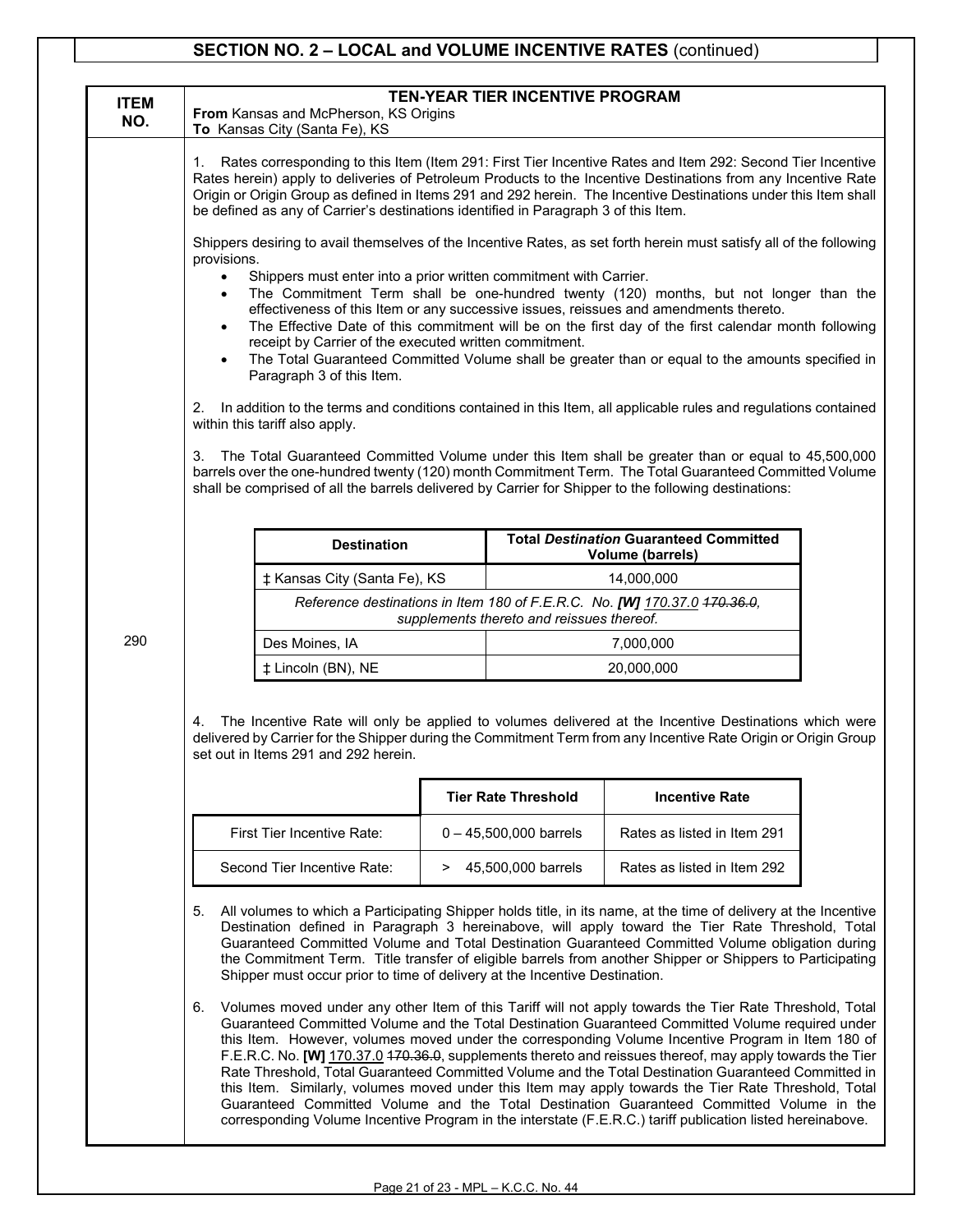|                    | SECTION NO. 2 - LOCAL and VOLUME INCENTIVE RATES (continued)                                                                                                                                                                                                                                                                                                                                                                                                                                                                                                                                                                                                                                                                                                                                                                                 |
|--------------------|----------------------------------------------------------------------------------------------------------------------------------------------------------------------------------------------------------------------------------------------------------------------------------------------------------------------------------------------------------------------------------------------------------------------------------------------------------------------------------------------------------------------------------------------------------------------------------------------------------------------------------------------------------------------------------------------------------------------------------------------------------------------------------------------------------------------------------------------|
| <b>ITEM</b><br>NO. | <b>TEN-YEAR TIER INCENTIVE PROGRAM (continued)</b><br>From Kansas and McPherson, KS Origins<br>To Kansas City (Santa Fe), KS                                                                                                                                                                                                                                                                                                                                                                                                                                                                                                                                                                                                                                                                                                                 |
|                    | 7. Any volumes delivered by Carrier for Shipper under this Item shall not be eligible for any other Item of this<br>Tariff.                                                                                                                                                                                                                                                                                                                                                                                                                                                                                                                                                                                                                                                                                                                  |
|                    | Carrier will invoice the Shipper at the time of shipment and at rates set out in Item 200 of this tariff. After<br>8.<br>the end of each month, Carrier will calculate the difference between the rate invoiced and the applicable<br>Incentive Rate for volumes delivered during the previous month at the Incentive Destination for the Shipper from<br>all eligible Incentive Rate Origins or Origin Groups, and will issue a payment to Shipper. Shipper will bear all<br>other applicable charges contained within this tariff.                                                                                                                                                                                                                                                                                                         |
|                    | 9. Carrier may increase the rates set out in Item 291 and Item 292 if the corresponding base rate in Item 200<br>of this tariff, is increased. The increase will be limited to the same percentage as the corresponding base rate<br>increase. However, if Carrier elects not to take an allowed increase in a given year, then it may take the<br>cumulative increase from the previous increase set forth in this Paragraph in subsequent Contract Years.                                                                                                                                                                                                                                                                                                                                                                                  |
|                    | 10. If required, the Shipper shall furnish security in a form satisfactory to Carrier and adequate and sufficient to<br>guarantee any payments, which may come due under this commitment.                                                                                                                                                                                                                                                                                                                                                                                                                                                                                                                                                                                                                                                    |
|                    | 11. At the end of the Commitment Term, if the Shipper did not meet the Total Destination Guaranteed<br>Committed Volume at one or more Destinations, the Shipper will pay a Destination Commitment Reversion<br>equal to the difference between the Total Destination Guaranteed Committed Volume for each Destination<br>requirement and the actual volume delivered to that Destination during the Commitment Term multiplied by the<br>weighted average First Tier Incentive Rate in effect on the last day of the term to the respective Destination.                                                                                                                                                                                                                                                                                    |
| 290<br>(cont'd)    | In addition, if the Shipper did not meet the Total Guaranteed Committed Volume during the Commitment Term,<br>the Shipper will pay a Commitment Reversion equal to the difference between the Total Guaranteed Committed<br>Volume and the actual volume delivered during the Commitment Term less any volume for which a Destination<br>Commitment Reversion has already been paid for the respective Destinations during the Commitment Term,<br>multiplied by the volume weighted average First Tier Incentive Rate in effect on the last day of the term.                                                                                                                                                                                                                                                                                |
|                    | 12. If a Shipper fails to meet the Total Guaranteed Committed Volume and/or the Destination Guaranteed<br>Commitment Volume, and that failure is the direct result of the Carrier's inability to provide service, the Total<br>Guaranteed Committed Volume and/or the Total Destination Guaranteed Committed Volume shall be reduced<br>prorata on a day for day basis for each day that the Carrier was unable to provide service. The Supplier must<br>assert its claim of Carrier's failure to provide service in writing to Carrier within the first ten (10) days of the<br>month following the event of Carrier's failure to provide service. The Supplier will bear the burden of proof in<br>showing that Carrier's failure to provide service did, in fact, result in the Supplier's failure to meet its commitment<br>obligations. |
|                    | 13. Carrier shall not be obligated during any one calendar month to deliver more than one hundred twenty-five<br>percent (125%) of the prorated monthly Total Destination Guaranteed Committed Volume, or the prorated<br>monthly Total Guaranteed Committed Volume less the prorated monthly Total Destination Guaranteed<br>Committed Volumes, based on volumes set out in Paragraph 3 above.                                                                                                                                                                                                                                                                                                                                                                                                                                              |
|                    | 14. In the event Shipper experiences Force Majeure that delays delivery of product to Carrier at point of origin.<br>Carrier may, at its sole discretion, upon written notification of circumstances from Shipper, extend the<br>Commitment Term. Such extension period shall in no event, individually or cumulatively, exceed a total of thirty<br>(30) days over the Commitment Term. Force Majeure shall mean acts of God, strikes, lockouts, or other<br>industrial disturbances, acts of public enemy, wars, insurrections, riots, lightning, earthquakes, fires, floods,<br>storms, washouts and any other causes, not within the control of Shipper.                                                                                                                                                                                 |